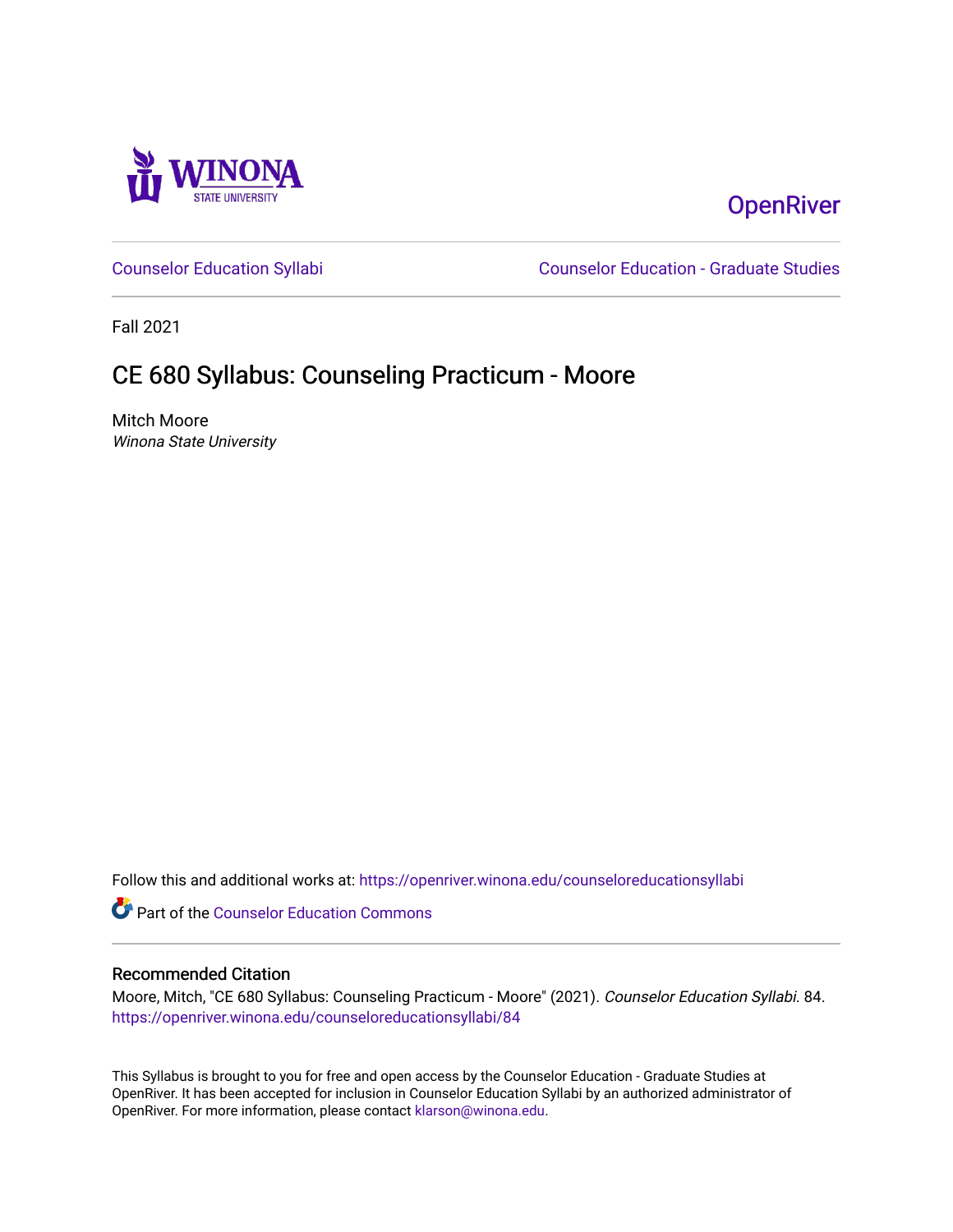| <b>Winona State University</b><br><b>Counselor Education Department</b><br>CE 680: Counseling Practicum, Sections 01 & 02<br>Course #001963 and #002121, 3 Semester Hours<br>Fall semester 2021 |                                                                                                                                                        |  |  |  |  |
|-------------------------------------------------------------------------------------------------------------------------------------------------------------------------------------------------|--------------------------------------------------------------------------------------------------------------------------------------------------------|--|--|--|--|
| <b>Course Location</b>                                                                                                                                                                          | Class sessions are on Monday evenings from 5pm to 8pm via Zoom on<br>the following dates: See pp. 14-16 for schedule                                   |  |  |  |  |
| <b>Instructor</b>                                                                                                                                                                               | Mitch Moore, Ph.D., LADC-S                                                                                                                             |  |  |  |  |
| <b>Instructor Contact</b><br><b>Information</b>                                                                                                                                                 | (507) 535-2551 (office) or (507) 951-3399 (cell, preferred); email:<br>mmoore@winona.edu                                                               |  |  |  |  |
| <b>Zoom link:</b>                                                                                                                                                                               | https://minnstate.zoom.us/ $j/9097426241$                                                                                                              |  |  |  |  |
| <b>Program Website</b>                                                                                                                                                                          | https://www.winona.edu/counseloreducation/                                                                                                             |  |  |  |  |
| <b>Instructor Office</b>                                                                                                                                                                        | WSU-Rochester, Riverside Bldg., 400 South Broadway, Suite 300                                                                                          |  |  |  |  |
| <b>Instructor Office Hours:</b>                                                                                                                                                                 | Tuesday & Thursday, noon $-5:00$ PM via <b>Zoom</b> appointment (or as arranged via                                                                    |  |  |  |  |
| <b>V</b> Tevera                                                                                                                                                                                 | Students must purchase and activate their Tevera account as Internship-<br>required forms and paperwork will be submitted through the Tevera platform. |  |  |  |  |

# **I. COURSE DESCRIPTION**

This course provides an opportunity for the counselor-in-training to begin to develop and refine their individual and group counselingskills within the functional milieu of a clinical mental health or school setting. All practicum activities are closely supervised by university and field-based supervisors. Prior to entry into the course, all students must provide to the instructor verification of having current professional liability insurance.

**Prerequisites:** All courses in program of study, except the following, which may be taken concurrently: 611, 620, 621, 622, 625, 653, 695 and/or 699. Note: Students must have earned a letter grade of B or better in CE 660, aswell as received approval by the CE department, in order to be admitted to CE 680.

The WSU Counselor Education Program as well as CACREP requires students to complete a supervised counseling practicum of a minimum of 100 hours. Forty (40) of those clock hours must be direct service work with appropriate clients. The remaining 60 hours provide opportunities to gain experience in the activities that a regularly employed staff member in a counseling setting would be expected toperform.

## **II. COURSE PREREQUISITES**

For School Counseling students, 635 and 645 are prerequisites to 680.

- CE 601 Foundations of Counseling
- CE 615 Group Counseling
- CE 633 Ethical Practice and Social Change
- CE 635 Orientation to School Counseling (3 semester hours)
- CE 645 School Counseling Practice (3 semester hours)
- CE 658 Microskills
- CE 660 Theories of Counseling

For CMHC students, both 650 or 651, and 652 are prerequisites to 680.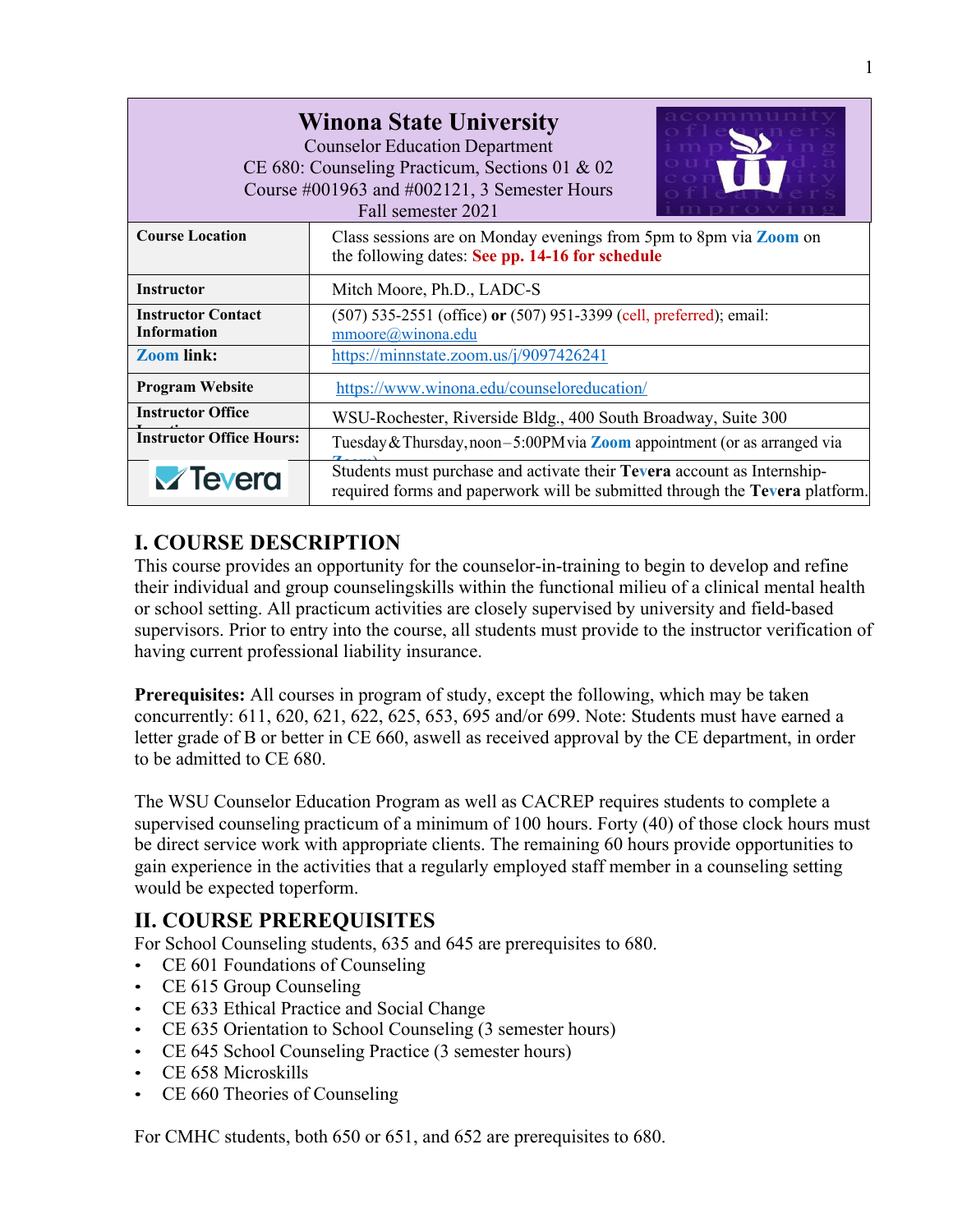- CE 601 Foundations of Counseling
- CE 615 Group Counseling
- CE 633 Ethical Practice and Social Change
- CE 640 Orientation to Clinical Mental Health Counseling
- CE 650 Diagnosis and Psychopathology of Adults (3 semester hours), **OR**
- CE 651 Diagnosis and Psychopathology of Children and Adolescents (3 semester hours)
- CE 652 Treatment Planning (3 semester hours)
- CE 658 Microskills
- CE 660 Theories of Counseling

## **III. COURSE OBJECTIVES**

This course provides practical experience in school and clinical mental health counseling for graduate students. Personal developmentand growth, consultation, ethical practice and assessment are also important components.

#### **Upon completion of this practicum the student will be able:**

1. To demonstrate knowledge of developmental stage of clients.

2. To demonstrate treatment planning and case conceptualization that matches the needs of the client.

3. To provide genuine feedback to themselves and their peers for increased professional awareness and development, as well as to demonstrateprofessional risk taking for the sake of that development.

4. To apply counseling skills effectively in direct service to clients, and in other venues as appropriate.

5. To demonstrate those counseling techniques congruent with the working theory, quality/stage of the counseling relationship, and the needs ofclients/families.

6. To demonstrate ethical and professional standards consistent with the ACA/ASCA ethical guidelines and the profession of counseling in theclinical mental health and school settings.

7. To fulfill the requirements of the course at a level of quality consistent with advanced graduate training and the counseling profession in theirreflection, understanding, and application.

8. To demonstrate dispositions congruent with that of an ethically practicing professional.

# **IV. REQUIRED TEXTS AND/OR MATERIALS**

- American Counseling Association. (2014). *ACA Code of Ethics*. https://www.counseling.org/knowledge-center/ethics or https://www.counseling.org/resources/aca-code-of-ethics.pdf
- CED Practicum and Internship On-Site Supervisor Handbook found here: https://www.winona.edu/counseloreducation/practicum-and-internship.asp

#### *CMHC Track*

American Psychiatric Association. (2013). Diagnostic and statistical manual of mental disorders (5th ed.). Arlington, VA: American PsychiatricPublishing.

### *School Counseling Track*

American School Counselor Association (2019). The ASCA national model: A framework for school counseling programs, fourth edition. Alexandria, VA: Author.

## **V. METHODS OF INSTRUCTION**

- A. Lecture/ discussion & modeling
- B. Use of technology and media including videotapes, films, and PowerPoint presentations
- C. Case presentations with reflective teaming (see assigned reading)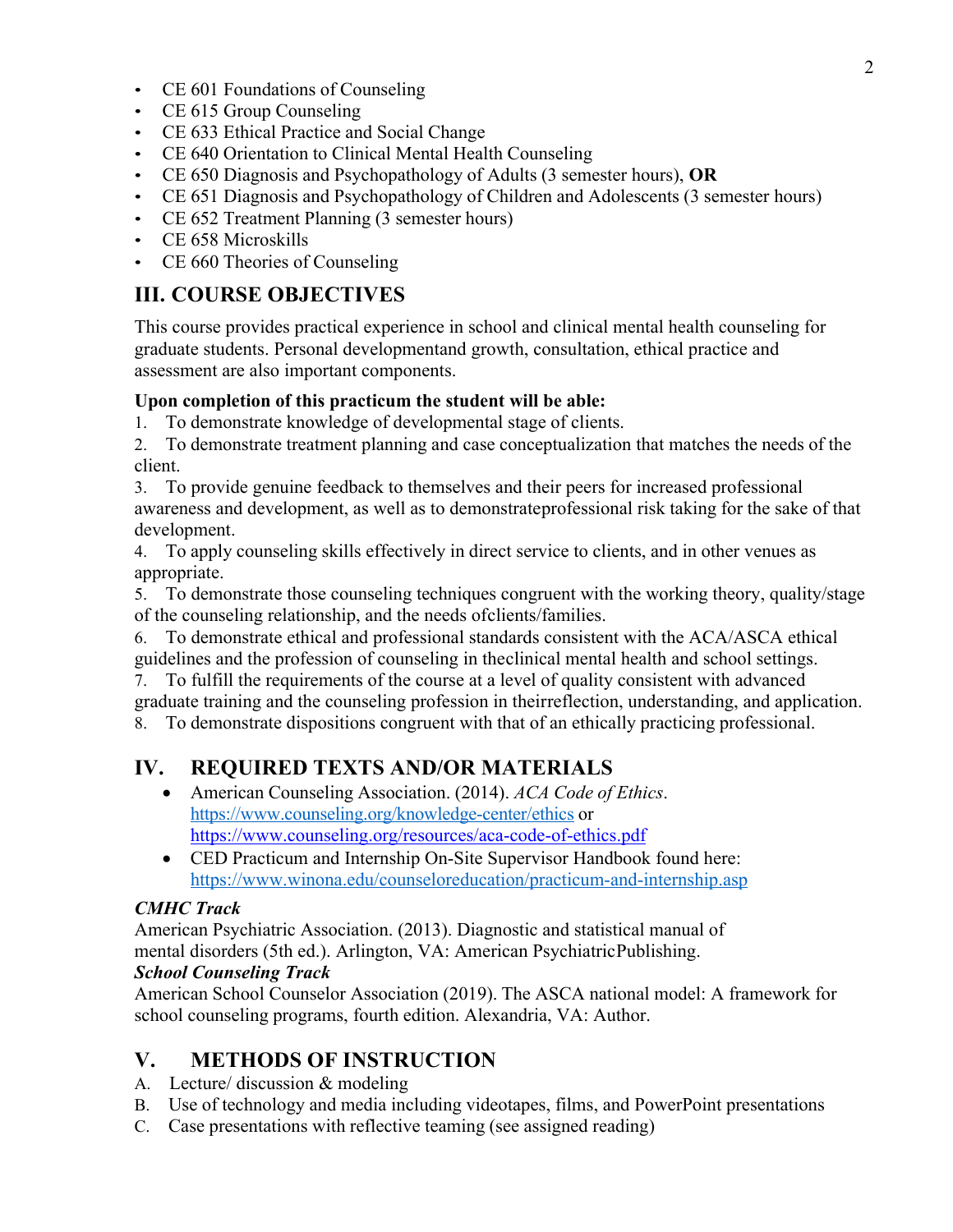- D. Case studies and responses to structured exercises
- E. Reflective self-evaluations

| <u>Couplement de la communista</u>                         |                                                                                                                                                                      |                            |  |  |
|------------------------------------------------------------|----------------------------------------------------------------------------------------------------------------------------------------------------------------------|----------------------------|--|--|
| Deliverables/                                              | <b>CACREP Standards (CMHC/School)</b>                                                                                                                                | Weight** $(\% )$           |  |  |
| <b>Assignments</b>                                         |                                                                                                                                                                      |                            |  |  |
| 1. Attendance, Participation,<br>Class Discussion          | A8, 10, C5, D6, 9, H1, 4/A2-4, D1, 4-5, J1, K1-3, M2, 6-7, O1                                                                                                        | 15                         |  |  |
| 2. Practicum Learning Goals                                | A8, D9/D5, O1-2, 4, P2                                                                                                                                               | 5                          |  |  |
| & Oral)                                                    | 3. Case Presentations (Written A6, B1, C7-8, D1-2, 4-6, 8-9, E3, F1, 3, H1-4, I3, J1-3, K1-3, L1-3/<br>A2,5, B1-2, D1-5, F1-4, H1-2, 4-5, J1-2, K2-3, L1-3, M4, N1-2 | 20                         |  |  |
| 4. Work Sample Transcripts<br>(for each case presentation) | B1, D6, 9, E3, F1, 3, H2-4/B1-2, D1-2, 4-5, F1, H5, J1, L1-3, M4                                                                                                     | 10                         |  |  |
| 5. Reflective Summary Paper                                | A8, D9/D5, O1-2, 4, P2                                                                                                                                               | 10                         |  |  |
| 6. Instructor and Site                                     | The Counseling Competencies Scale-Revised (CCS-R) is calculated                                                                                                      | 40                         |  |  |
|                                                            | Supervisor CCS-R Evaluationsfor Minimum Target Scores. For section 1, Counseling Skills &                                                                            | 20% Site Supervisor        |  |  |
| (both mid-term and final                                   | <i>Therapeutic</i> Conditions, the minimum is 48/60 pts. in all 12 skills                                                                                            | Evaluation.                |  |  |
| evaluations) *                                             | areas. For Section 2, Counseling Dispositions & Behaviors, the                                                                                                       | 20% University Supervisor  |  |  |
| *Student will also do a                                    | minimum is 44/55 pts. In all 11 dispositions, for a combined target                                                                                                  | Evaluation.                |  |  |
| mid0term self-evaluation                                   | minimum score of 92/115.                                                                                                                                             |                            |  |  |
|                                                            | $**$ NOTE: All assignments are scored on a 100-point scale, and then weighted using the                                                                              | <b>Potential Total 100</b> |  |  |
| percentages above.                                         |                                                                                                                                                                      |                            |  |  |

# **VI. COURSE EVALUATION METHODS**

## **A. DESCRIPTIONS OF STUDENT'S EXPECTATIONS**

#### **1. Attendance and Participation (15%)**

Attendance and participation in classroom activities, including reflective teaming, are essential in order for students to gain full benefit from thiscourse. Students are expected to attend and contribute to the class by presenting their ideas, reactions, questions and concerns in relation to class discussions. Other participation variables, which influence grade include:

- Students' ability to utilize and integrate feedback from instructor, peers, and tape reviews.
- Students' ability for self-reflection and self-critique in providing alternative interventions.

## **2. Practicum Learning Goals (10%)**

The practicum student will be required to identify 4-5 learning goals for the course in consultation with his/her instructor and site supervisor. Thegoals should be measurable with potential outcomes provided. Upload to the corresponding D2L assignment folder on the assigned due date (see course schedule). Two to three sentences of a clear rationale for each goal should be provided; that is, (a) why is this a developmentally appropriate goal for you, and (b) how may this goal benefit you, your clients and/or your agency or school.

### **3. Written & Oral Case Presentations (2 x 10% = 20%)**

Students will present two cases according to the format outlined below. Student's peers and instructor will provide feedback using the reflective teaming model. The written case presentations will be uploaded D2L at least 1 day before students are scheduled to present in class. See the rubricbelow for what to include in your written/oral case presentations.

### **4. Case Presentation Work Sample Transcriptions (2 x 5%= 10%)**

To accompany each case presentation, students will present an audio/video work sample, each of which must include a written transcript of least 8to 10 minutes of session content. The work sample transcription includes all of the following, and is submitted with the corresponding written case presentation: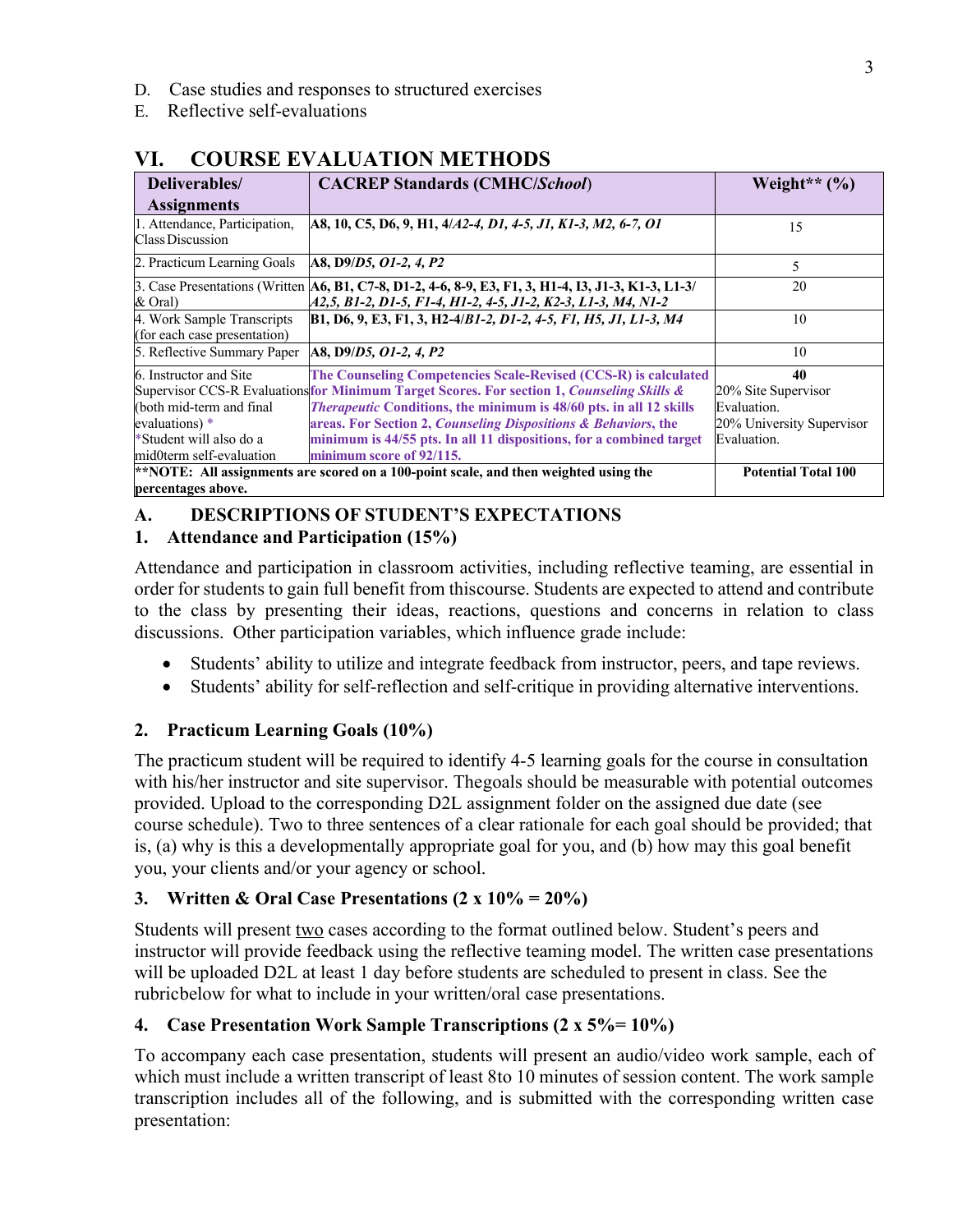- A written transcription of 8 10 minutes of the work sample using the **Work Sample Transcription Format.**
- The written numerical rating of the students' overall performance using the **Work Sample Student Rating Scale,** both of which aredescribed below Appendix A: *Course Rubrics.*
- All transcriptions due the day of class and should be uploaded to the corresponding D2L assignment folder at least one day before class. **Theaudio/video work sample should be uploaded to MediaSpace and shared with your instructor only.**

## **5. Reflective Summary Paper (15%)**

The practicum student will submit a final summary paper of his/her practicum experience discussing goals met in practicum, identifying the taskscompleted at the practicum site, supervision experiences, critical incidents, other final thoughts related to the practicum experience, what the student learned about him/herself and evaluation of self-care. Goals should show outcomes using data and discussion (e.g., Goal 1: Provide individual counseling to at least 1 adolescent between the ages of 12-18. Data: Co-led 3 sessions of individual counseling with a 16 year-old client. *Then, discuss strengths and areas for growth to continue to work with this population independently.*) Upload to the corresponding D2L assignment folder on the assigned due date (see course schedule).

### **6. Instructor and Site Supervisor Evaluations (2x20%=40%)**

The university supervisor and the site supervisor will each submit an evaluation of the students' skills and dispositions using the *Counseling SkillsScale* (sections 1-3), which will be reviewed with the student. Signed site supervisor evaluations are due by the last week of class to the corresponding D2L assignment folder on the assigned due date (see course schedule). NO EXCEPTIONS.

## **B. GRADING**

*Letter grade only:* A final course grade will be determined by the student's overall performance throughout the practicum experience. If for any reason a student does not meet the criteria set forth in this syllabus/practicum course, he/she may receive a "C" grade or lower, suggesting the student is *not* ready for internship. In this case and depending on the recommendation of the course instructor, the student may need to extend his/her practicum, elect to change to professional development degree, or withdraw from the CE program. The current retention policy is outlined in the student handbook. Students will be evaluated with regard to the quality and professionalism expected of counseling professionals. Promptattendance, sincere and thorough preparation, peer collaboration, cooperation with Practicum supervisors and University supervisors as well reflective practice are aspects of professional leadership and expected of students throughout the course.

### **GRADING SCALE:**

Outcomes for the successful completion of counseling practicum are comprised of two parts:

Students must receive a grade of B or better to pass the class according to the grading scale below, which is based on studentdeliverables 1-5 outlined above.

### **A= (100-90%); B= (89-80%); C= (79-70%); D=(69% or below)**

• CCS scores on both the *site supervisor* and *instructor* evaluations (see Component 6 in Student Expectations) have to meet the minimum target thresholds (total target score of 186 or better) for acceptable skill and dispositional level for **both** the instructor and site supervisor evaluations to pass this course successfully. Remediation, including repeating the practicum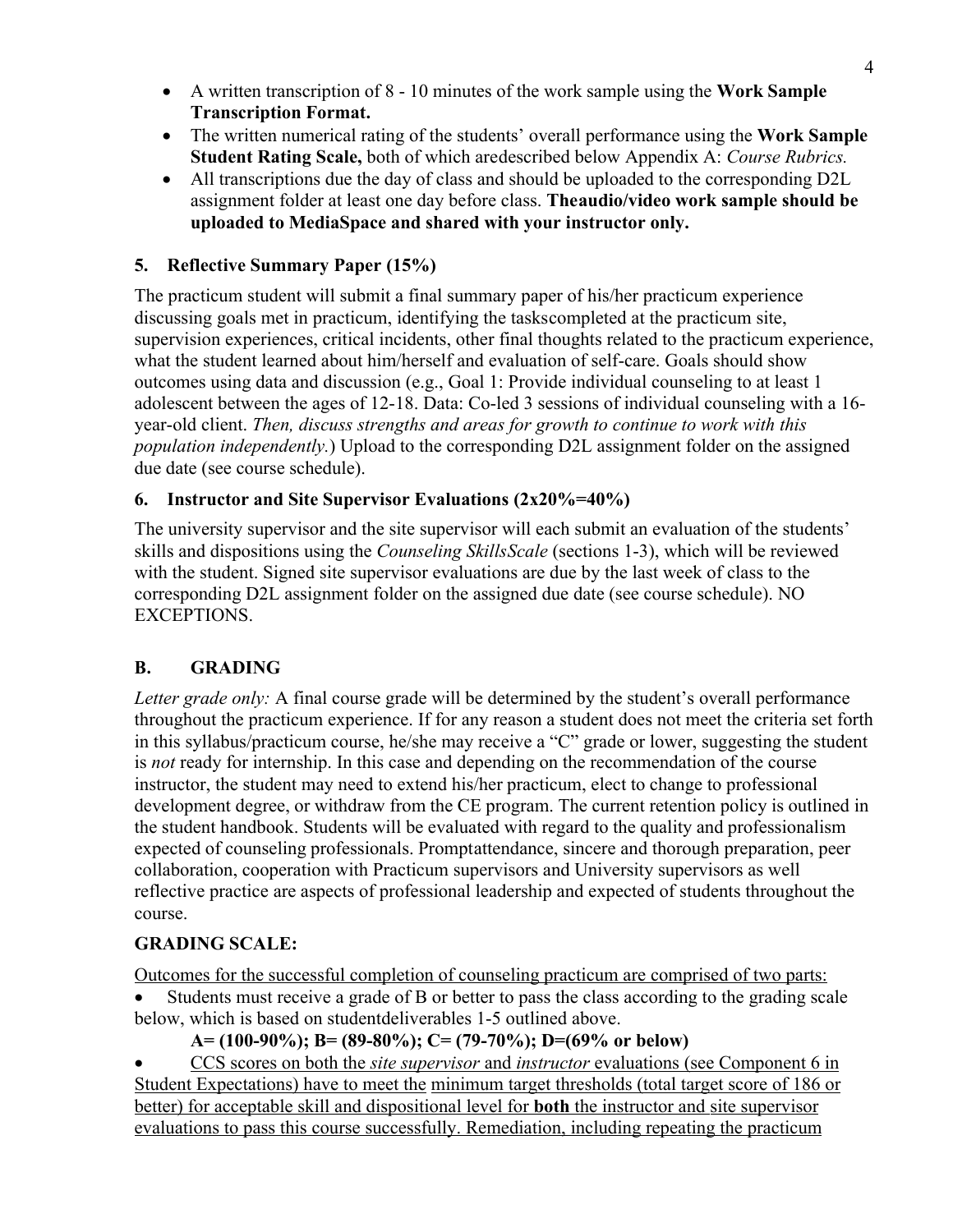#### **VII. COURSE CONTENT AREAS**

This course meets the Council for the identified Accreditation of Counseling and Related Educational Programs (CACREP, 2016) core content standards. Standards for the **Clinical Mental Health Counseling,** and/or **School Counseling** content areas are outlined below as well (if applicable). The evaluation methods linked to specific standards for CE 680 are included.

| <b>2016 CACREP STANDARDS</b>                                                                                     | <b>LOCATION OF EVALUATION</b>                                                           |                                                                   |                                                   |                                                                               |
|------------------------------------------------------------------------------------------------------------------|-----------------------------------------------------------------------------------------|-------------------------------------------------------------------|---------------------------------------------------|-------------------------------------------------------------------------------|
| <b>CORE</b>                                                                                                      | 1. Attendance,<br><b>Class Discussion</b><br>& Reflective<br>Teaming<br>Feedback        | 2. Case<br>Presentations&<br><b>Work Sample</b><br><b>Review</b>  | 3. Instructor &<br>site supervisor<br>evaluations | 4. Practicum<br><b>Learning Goals</b><br>& Reflective<br><b>Summary Paper</b> |
| <b>1. PROFESSIONAL COUNSELING</b><br><b>ORIENTATION AND ETHICAL</b><br><b>PRACTICE</b>                           |                                                                                         |                                                                   |                                                   |                                                                               |
| 1k. Strategies for personal and professional<br>self-evaluation and implications for practice.                   | X                                                                                       | X                                                                 |                                                   | X                                                                             |
| 11. Self-care strategies appropriate to the<br>counselor role.                                                   |                                                                                         |                                                                   |                                                   | X                                                                             |
| 1m. The role of counseling supervision in the<br>profession.                                                     | $\mathbf X$                                                                             | $\mathbf X$                                                       | X                                                 |                                                                               |
| <b>5. COUNSELING AND HELPING</b><br><b>RELATIONSHIPS</b>                                                         |                                                                                         |                                                                   |                                                   |                                                                               |
| 51. Suicide prevention models and strategies.                                                                    | $\mathbf X$                                                                             | $\mathbf X$                                                       |                                                   |                                                                               |
| 5m. Crisis intervention, trauma-informed, and<br>community-based strategies, such as<br>Psychological First Aid. | $\mathbf X$                                                                             | X                                                                 |                                                   |                                                                               |
| 5n. Processes for aiding students in<br>developing a personal model of counseling.                               | X                                                                                       | X                                                                 |                                                   |                                                                               |
| 7. ASSESSMENT AND TESTING                                                                                        |                                                                                         |                                                                   |                                                   |                                                                               |
| 7c. Procedures for assessing risk of aggression<br>or danger to others, self-inflicted harm, or<br>suicide.      | $\mathbf X$                                                                             | X                                                                 |                                                   |                                                                               |
| 7d. Procedures for identifying trauma and<br>abuse and for reporting abuse.                                      | $\mathbf X$                                                                             | $\mathbf X$                                                       |                                                   |                                                                               |
| 7i. Use of assessments relevant to<br>academic/educational, career, personal, and<br>social development.         | X                                                                                       | X                                                                 |                                                   |                                                                               |
| $\overline{7}$ . Use of environmental assessments and<br>systematic behavioral observations.                     | X                                                                                       | X                                                                 |                                                   |                                                                               |
| 7k. Use of symptom checklists, and<br>personality and psychological testing.                                     | X                                                                                       | X                                                                 |                                                   |                                                                               |
| 7l. Use of assessment results to diagnose<br>developmental, behavioral, and mental<br>disorders.                 | X                                                                                       | X                                                                 |                                                   |                                                                               |
|                                                                                                                  | <b>LOCATION OF EVALUATION</b>                                                           |                                                                   |                                                   |                                                                               |
| <b>2016 CACREP STANDARDS</b><br><b>CLINICAL MENTAL HEALTH</b><br><b>COUNSELING</b>                               | 1. Attendance,<br><b>Class Discussion</b><br>& Reflective<br><b>Teaming</b><br>Feedback | 2. Case<br>Presentations &<br><b>Work Sample</b><br><b>Review</b> | 3. Instructor &<br>site supervisor<br>evaluations | 4. Practicum<br><b>Learning Goals</b><br>& Reflective<br><b>Summary Paper</b> |
| <b>1. FOUNDATIONS</b>                                                                                            |                                                                                         |                                                                   |                                                   |                                                                               |
| 1b. Theories and models related to clinical<br>mental health counseling.                                         | X                                                                                       | X                                                                 |                                                   | X                                                                             |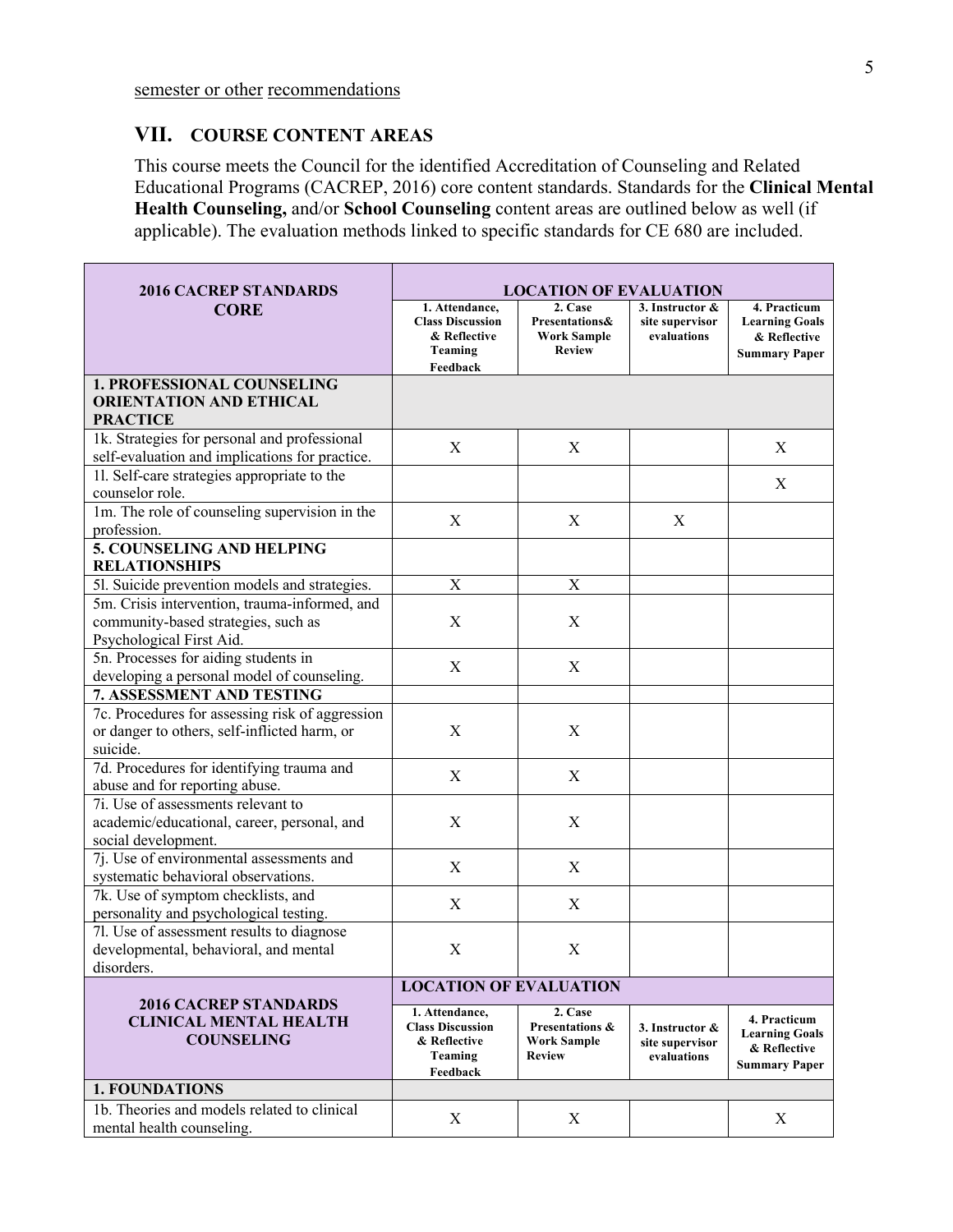| 1c. Principles, models, and documentation<br>formats of biopsychosocial case<br>conceptualization and treatment planning.                                                                                                                                           | X                                                                                | X                                                                |                                                   |                                                                               |
|---------------------------------------------------------------------------------------------------------------------------------------------------------------------------------------------------------------------------------------------------------------------|----------------------------------------------------------------------------------|------------------------------------------------------------------|---------------------------------------------------|-------------------------------------------------------------------------------|
| 1d. Neurobiological and medical foundation<br>and etiology of addiction and co-occurring<br>disorders.                                                                                                                                                              | $\mathbf X$                                                                      | $\boldsymbol{\mathrm{X}}$                                        |                                                   |                                                                               |
| 2. CONTEXTUAL DIMENSIONS                                                                                                                                                                                                                                            |                                                                                  |                                                                  |                                                   |                                                                               |
| 2a. Roles and settings of clinical mental health<br>counselors.                                                                                                                                                                                                     | X                                                                                | X                                                                |                                                   |                                                                               |
| 2c. Mental health service delivery modalities<br>within the continuum of care, such as<br>inpatient, outpatient, partial treatment and<br>aftercare, and the mental health counseling<br>services networks.                                                         | X                                                                                | X                                                                |                                                   |                                                                               |
| 2d. Diagnostic process, including differential<br>diagnosis and the use of current diagnostic<br>classification systems, including the<br>Diagnostic and Statistical Manual of Mental<br>Disorders (DSM) and the International<br>Classification of Diseases (ICD). | X                                                                                | X                                                                |                                                   |                                                                               |
| 2j. Cultural factors relevant to clinical mental<br>health counseling.                                                                                                                                                                                              | $\mathbf X$                                                                      | $\mathbf X$                                                      |                                                   |                                                                               |
| 2k. Professional organizations, preparation<br>standards, and credentials relevant to the<br>practice of clinical mental health counseling.                                                                                                                         | X                                                                                | X                                                                |                                                   |                                                                               |
| 21. Legal and ethical considerations specific to<br>clinical mental health counseling.                                                                                                                                                                              | X                                                                                | X                                                                |                                                   | X                                                                             |
| 2m. Record keeping, third party<br>reimbursement, and other practice and<br>management issues in clinical mental health<br>counseling.                                                                                                                              | X                                                                                | X                                                                |                                                   |                                                                               |
| 3. PRACTICE                                                                                                                                                                                                                                                         |                                                                                  |                                                                  |                                                   |                                                                               |
| 3a. Intake interview, mental status evaluation,<br>biopsychosocial history, mental health history,<br>and psychological assessment for treatment<br>planning and caseload management.                                                                               | X                                                                                | X                                                                |                                                   |                                                                               |
| 3b. Techniques and interventions for<br>prevention and treatment of a broad range of<br>mental health issues.                                                                                                                                                       | X                                                                                | X                                                                |                                                   |                                                                               |
| 3c. Strategies for interfacing with the legal<br>system regarding court-referred clients.                                                                                                                                                                           | X                                                                                | X                                                                |                                                   |                                                                               |
| 3d. Strategies for interfacing with integrated<br>behavioral health care professionals.                                                                                                                                                                             | X                                                                                | X                                                                |                                                   |                                                                               |
| 3e. Strategies to advocate for persons with<br>mental health issues.                                                                                                                                                                                                | X                                                                                | X                                                                |                                                   |                                                                               |
| <b>2016 CACREP STANDARDS</b>                                                                                                                                                                                                                                        |                                                                                  | <b>LOCATION OF EVALUATION</b>                                    |                                                   |                                                                               |
| <b>SCHOOL COUNSELING</b>                                                                                                                                                                                                                                            | 1. Attendance,<br><b>Class Discussion</b><br>& Reflective<br>Teaming<br>Feedback | 2. Case<br>Presentation &<br><b>Work Sample</b><br><b>Review</b> | 3. Instructor &<br>site supervisor<br>evaluations | 4. Practicum<br><b>Learning Goals</b><br>& Reflective<br><b>Summary Paper</b> |
| 2. CONTEXTUAL DIMENSIONS                                                                                                                                                                                                                                            |                                                                                  |                                                                  |                                                   |                                                                               |
| 2e. School counselor roles and responsibilities<br>in relation to the school emergency<br>management plans, and crises, disasters, and<br>trauma.                                                                                                                   | X                                                                                | X                                                                |                                                   |                                                                               |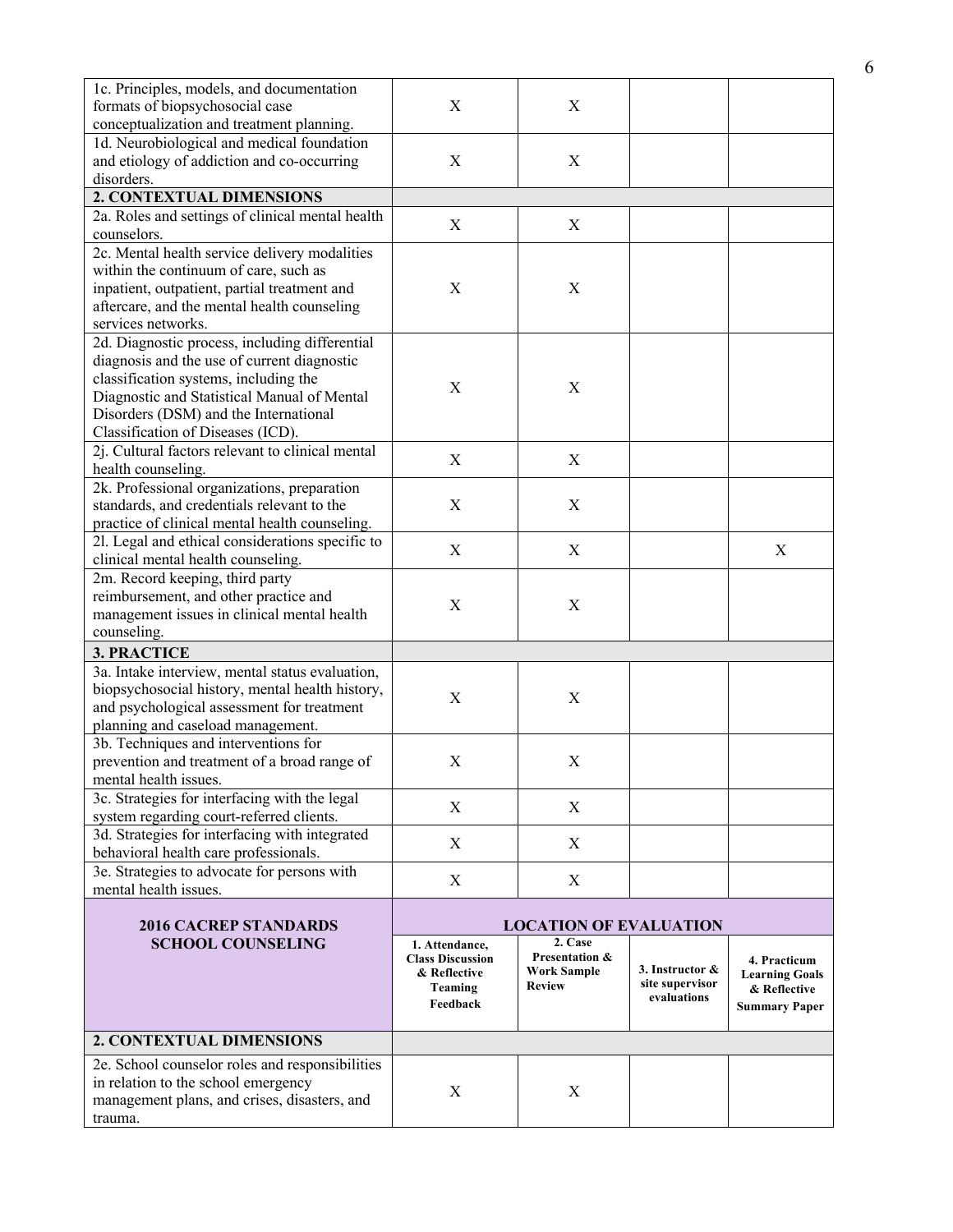| 2j. Qualities and styles of effective leadership<br>in schools.                                                                                | X                         | X           |   |
|------------------------------------------------------------------------------------------------------------------------------------------------|---------------------------|-------------|---|
| 2k. Community resources and referral sources.                                                                                                  | X                         | X           |   |
| 2l. Professional organizations, preparation<br>standards, and credentials relevant to the<br>practice of school counseling.                    | $\mathbf X$               | X           |   |
| 2n. Legal and ethical considerations specific<br>to school counseling.                                                                         | X                         | X           | X |
| <b>3. PRACTICE</b>                                                                                                                             |                           |             |   |
| 3b. Design and evaluation of school<br>counseling programs.                                                                                    | X                         | X           |   |
| 3c. Core curriculum design, lesson plan<br>development, classroom management<br>strategies, and differentiated instructional<br>strategies.    | $\mathbf X$               | X           |   |
| 3d. Interventions to promote academic<br>development.                                                                                          | $\mathbf X$               | X           |   |
| 3e. Use of developmentally appropriate career<br>counseling interventions and assessments.                                                     | X                         | X           |   |
| 3f. Techniques of personal/social counseling<br>in school settings.                                                                            | X                         | X           |   |
| 3h. skills to critically examine the connections<br>between social, familial, emotional, and<br>behavior problems and academic<br>achievement. | $\mathbf X$               | $\mathbf X$ |   |
| 3i. Approaches to increase promotion and<br>graduation rates.                                                                                  | $\mathbf X$               | $\mathbf X$ |   |
| 3j. Interventions to promote college and career<br>readiness.                                                                                  | X                         | X           |   |
| 3k. Strategies to promote equity in student<br>achievement and college access.                                                                 | $\boldsymbol{\mathrm{X}}$ | $\mathbf X$ |   |
| 31. Techniques to foster collaboration and<br>teamwork within schools.                                                                         | X                         | X           |   |
| 3m. Strategies for implementing and<br>coordinating peer intervention programs.                                                                | X                         | X           |   |
| 3n. Use of accountability data to inform<br>decision making.                                                                                   | X                         | X           |   |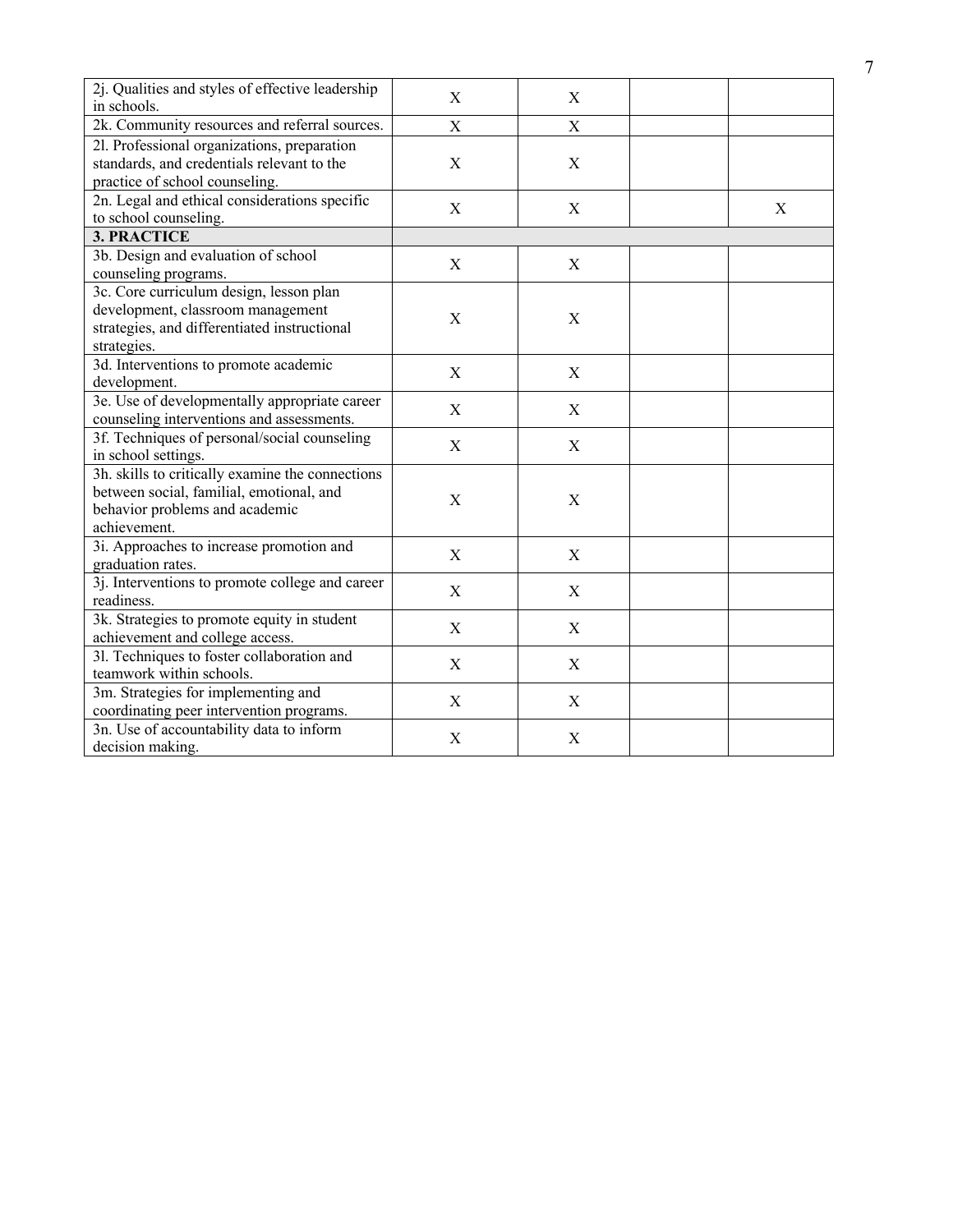## **APPENDIX A. COURSE RUBRICS**

| Criteria                                  | <b>Excellent</b>                                                                                                                                                         | Average                                                                                                                                                                                                                                     | Fair                                                                                                                                                                                            | Poor                                                                                                                                                                                |
|-------------------------------------------|--------------------------------------------------------------------------------------------------------------------------------------------------------------------------|---------------------------------------------------------------------------------------------------------------------------------------------------------------------------------------------------------------------------------------------|-------------------------------------------------------------------------------------------------------------------------------------------------------------------------------------------------|-------------------------------------------------------------------------------------------------------------------------------------------------------------------------------------|
| <b>Individual</b><br><b>Participation</b> | Regularly asks questions<br>or gives responses that<br>indicatereflection and<br>knowledge ofclass<br>material.                                                          | Occasionally asks<br>that indicationreflection,<br>some knowledge ofclass<br>material.                                                                                                                                                      | Rarely asks questions or<br>questions orgives responses gives responses that indicate<br>familiarity with class<br>material.                                                                    | Does not ask questions or<br>give responses that<br>indicate familiaritywith<br>topics for class.                                                                                   |
| <b>Reflective</b><br><b>Teaming</b>       | Regularly responds with<br>questions, extending the<br>thinking, theoretical<br>application and/or<br>practice of the case<br>presenter in Reflective<br>Teaming format. | Occasionally responds with Rarely responds with<br>questions, extending or<br>complimenting the<br>thinking, theoretical<br>application and/or practice<br>of the case presenter in<br>Reflective Teaming format. or provides feedback that | questions, extending the<br>thinking, theoretical<br>application and/or practice of Reflective Teaming<br>the case presenter in<br>Reflective Teaming format,<br>does not<br>align to the case. | Does not add to the case<br>conceptualization of the<br>presenteror does not use<br>format.                                                                                         |
| <b>Attendance</b>                         | Attends every class. Is<br>alwayson time and stays<br>until the endof class.                                                                                             | Student misses one class<br>turnsin make-up paper that<br>reflects analysis, synthesis<br>and evaluation of subject<br>matter. Is<br>usually on time and usually comes late or leaves early.<br>stays until the end of class.               | Misses more than one class;<br>makes up classes by writing a class; does not make up<br>paper with an analysis,<br>synthesis and evaluation of<br>subject matter. Occasionally                  | Misses more than one<br>missed classes with a<br>paper that indicates<br>analysis, synthesis and<br>evaluation of subject<br>matter. Frequently comes<br>late orleaves class early. |
| <b>Total Score</b>                        | 100-90                                                                                                                                                                   | 89-80                                                                                                                                                                                                                                       | 79-70                                                                                                                                                                                           | 69 or less                                                                                                                                                                          |

# **1. Attendance and Participation Rubric**

# **2. Practicum Learning Goals Rubric**

| Learning<br>Goals(20)                      | Excellent (20-18)                                                                                                                                                     | Good (17-16)                                                                                                                                                         | Average $(15-13)$                                                                                | Poor $(12-0)$                                                                                          |
|--------------------------------------------|-----------------------------------------------------------------------------------------------------------------------------------------------------------------------|----------------------------------------------------------------------------------------------------------------------------------------------------------------------|--------------------------------------------------------------------------------------------------|--------------------------------------------------------------------------------------------------------|
| Number of<br>goals                         | At least 5 goals are<br>present.                                                                                                                                      | At least 4 goals are present.                                                                                                                                        | At least 3 goals are present. Fewer than 3 goals                                                 | are present.                                                                                           |
| Professional<br><b>Identity</b>            | A professional identity<br>goal builds identity in<br>health counseling<br>through association<br>participation,<br>professional<br>development,<br>or advocacy work. | A professional identity goal<br>buildsidentity as a counselor<br>school or clinical mental in program area (i.e., school<br>or clinical mentalhealth<br>counseling). | A professional identity<br>goal ispresent.                                                       | A professional<br>identity goal is not<br>present                                                      |
| Self-care                                  | goal, is aligned with<br>student identified needs, identified needs.<br>and achievable this<br>semester.                                                              | Self-care is included as a Self-care is included as a<br>goal and aligns with student                                                                                | A self-care goal is present. A self-care goal is                                                 | not present.                                                                                           |
| <b>Measurability</b>                       | All goals are completely<br>measurable.                                                                                                                               | Most goals are completely<br>measurable.                                                                                                                             | Fewer than half of the<br>goals are completely<br>measurable, or mostare<br>somewhat measurable. | None of the goals<br>are completely<br>measurable or fewer<br>than half are<br>somewhat<br>measurable. |
| <b>Writing Skills Excellent (5)</b><br>(5) |                                                                                                                                                                       | Good(4)                                                                                                                                                              | Average (3-2)                                                                                    | Poor $(1-0)$                                                                                           |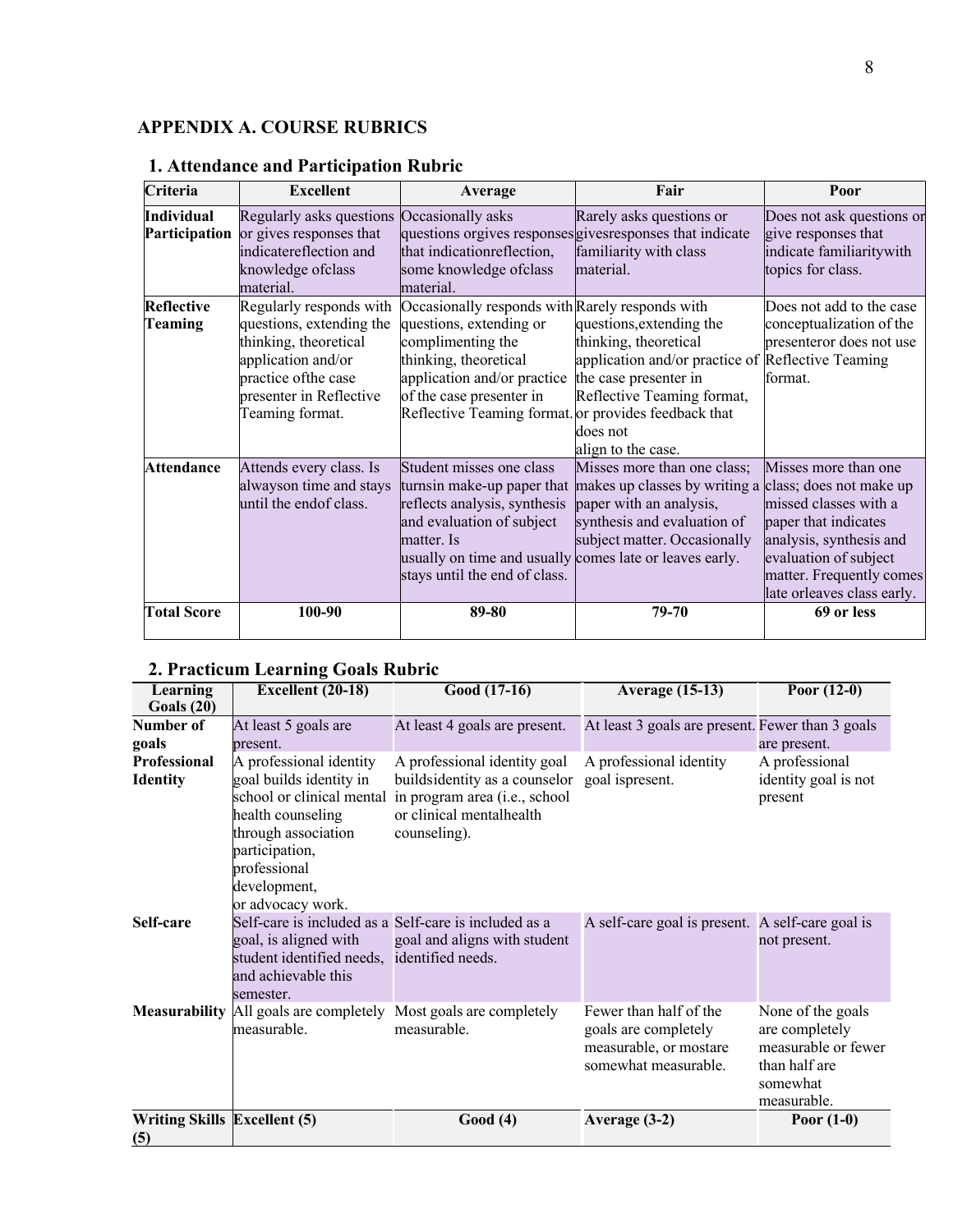| <b>Spelling and</b><br><b>Grammar</b>                                       | No spelling or<br>grammatical errors.                                                                                           | Fewer than 5 spelling and<br>grammarerrors.                                                                     | Fewer than 10 spelling and 10 or more spelling<br>grammar errors.                                                                            | and grammarerrors.                                                                                                                                                                           |
|-----------------------------------------------------------------------------|---------------------------------------------------------------------------------------------------------------------------------|-----------------------------------------------------------------------------------------------------------------|----------------------------------------------------------------------------------------------------------------------------------------------|----------------------------------------------------------------------------------------------------------------------------------------------------------------------------------------------|
| <b>Sentence</b><br><b>Structure</b>                                         | sentences.                                                                                                                      | No incomplete sentences Few incomplete sentences<br>and orawkwardly worded and orawkwardly worded<br>sentences. | Several incomplete or<br>awkwardly worded<br>sentences.                                                                                      | No complete<br>sentences.                                                                                                                                                                    |
| <b>Professional</b><br><b>Writing Style</b><br>andPaper<br><b>Structure</b> | Concepts are excellently<br>articulatedand easy to<br>follow.                                                                   | Concepts are well articulated<br>andsomewhat easy to follow. articulatedand difficult to                        | Concepts are vaguely<br>follow.                                                                                                              | Concepts are not<br>clear and are<br>extremely difficult to<br>follow.                                                                                                                       |
| Profess.<br>Growth (20)                                                     | <b>Excellent</b> (20-18)                                                                                                        | Good (17-16)                                                                                                    | <b>Average (14-12)</b>                                                                                                                       | Poor $(11-0)$                                                                                                                                                                                |
| Challenge<br><b>Creativity</b>                                              | Extends learning beyond Extends learning beyond<br>comfort zone.<br>Incorporates novel<br>experiences that impact<br>clientele. | comfortzone.<br>Incorporates experiences that resistant) to try to<br>impact clientele.                         | Learning occurs, and<br>student is willing (not<br>incorporate new ways of<br>doing but cannot identify<br>them withoutdirect<br>suggestion. | Learning occurs, but<br>student is unwilling<br>or resistant to try to<br>incorporate new<br>ways of doing,<br>and/or has difficulty<br>recognizinggrowth<br>areas consistent with<br>needs. |
|                                                                             | with studentidentified<br>Self-awareness growth areas and move<br>trainee out of comfort<br>zone.                               | Open to growth; goals fit Open to growth; goals fit<br>with student identified<br>growth areas.                 | Open to identifying areas<br>for growth, difficulty<br>recognizing growth areas<br>consistent with<br>trainee's needs.                       | Not open to<br>identification of<br>areasfor growth.                                                                                                                                         |

| Timeliness $(5)$ Excellent $(5)$ |                    | Good (4)              | Average (2)            | Poor $(0-1)$           |
|----------------------------------|--------------------|-----------------------|------------------------|------------------------|
| Assignment                       | Turned in on time. | Less than 2 days late | Less than 4 days late. | More than 4 days late. |
| <b>Total Score</b>               | 50-46              | 45-40                 | 39-29                  | 28-below               |

# **3. Case Presentation Rubric & Suggested Format**

| <b>Oral Criteria</b>                                                                                    | Excellent $(50-45)$                                                                                                                                                     | Good (44-40)                                                                                                                                                             | <b>Average (39-35)</b>                                                                                                                                                                                              | Poor $(34-0)$                                                                                                                                                                   |
|---------------------------------------------------------------------------------------------------------|-------------------------------------------------------------------------------------------------------------------------------------------------------------------------|--------------------------------------------------------------------------------------------------------------------------------------------------------------------------|---------------------------------------------------------------------------------------------------------------------------------------------------------------------------------------------------------------------|---------------------------------------------------------------------------------------------------------------------------------------------------------------------------------|
| <b>Client</b><br>Conceptualization Data, 2) History,<br>$(20; 20-18, 17-16,$<br>15-14, 13 and<br>below) | Rich description 5/6 of<br>relevant 1) Identifying<br>3) Presenting Problem,<br>4) Interpersonal, 5)<br>Environmental and<br>6) Personality Factors                     | Rich description 4/6 of<br>relevant 1) Identifying<br>Data, 2) History, 3)<br>Presenting Problem, 4)<br>Interpersonal, 5)<br>Environmental and<br>6) Personality Factors | Rich description 3/6 of<br>relevant 1) Identifying<br>Data, 2) History, 3)<br>Presenting Problem, 4)<br>Interpersonal, 5)<br>Environmental and<br>6) Personality Factors; or<br>loosedescription of 4-6<br>factors. | Loose description 3/6<br>of relevant 1)<br>Identifying Data and 2)<br>History, 3) Presenting<br>Problem, 4)<br>Interpersonal,<br>5) Environmental and<br>6) PersonalityFactors. |
| <b>Treatment</b><br>$(20; 20-18, 17-16,$<br>15-14, 13 and<br>below)                                     | Identifies a clear plan<br>Plan/Intervention that utilizes orplans to<br>use a theory and<br>technique with<br>appropriate<br>considerations for<br>the client's issue. | Identifies a plan with<br>some elements of theory<br>and technique with<br>appropriate<br>considerations for the<br>client's issue.                                      | Identifies a plan with<br>some elements of theory<br>and technique that is<br>either not appropriate for<br>the client or misses<br>significant considerations<br>for the client's issue.                           | Cannot formulate a plan<br>with at leastone element<br>of theory and technique<br>and/or misses<br>significant<br>considerations for the<br>client's issue.                     |
| <b>Utilization of</b><br>Feedbackin<br><b>Reflective</b><br><b>Teaming (10; 10-</b><br>$9, 8, 7-6, 5$   | Integrates peers'<br>feedback is constructive<br>ways that helps toenrich<br>the plan for the client.                                                                   | Attempts to integrate<br>peers' feedback is<br>constructive ways that<br>helps to enrich the plan<br>for the<br>client.                                                  | Peers' feedback is<br>received positively but is<br>not integrated or<br>considered in case.                                                                                                                        | Peers' feedback is not<br>well-receivedor<br>received in a defensive<br>manner.                                                                                                 |
| <b>Written Criteria</b>                                                                                 | Excellent $(50-45)$                                                                                                                                                     | Good (44-40)                                                                                                                                                             | <b>Average (39-35)</b>                                                                                                                                                                                              | Poor $(34-0)$                                                                                                                                                                   |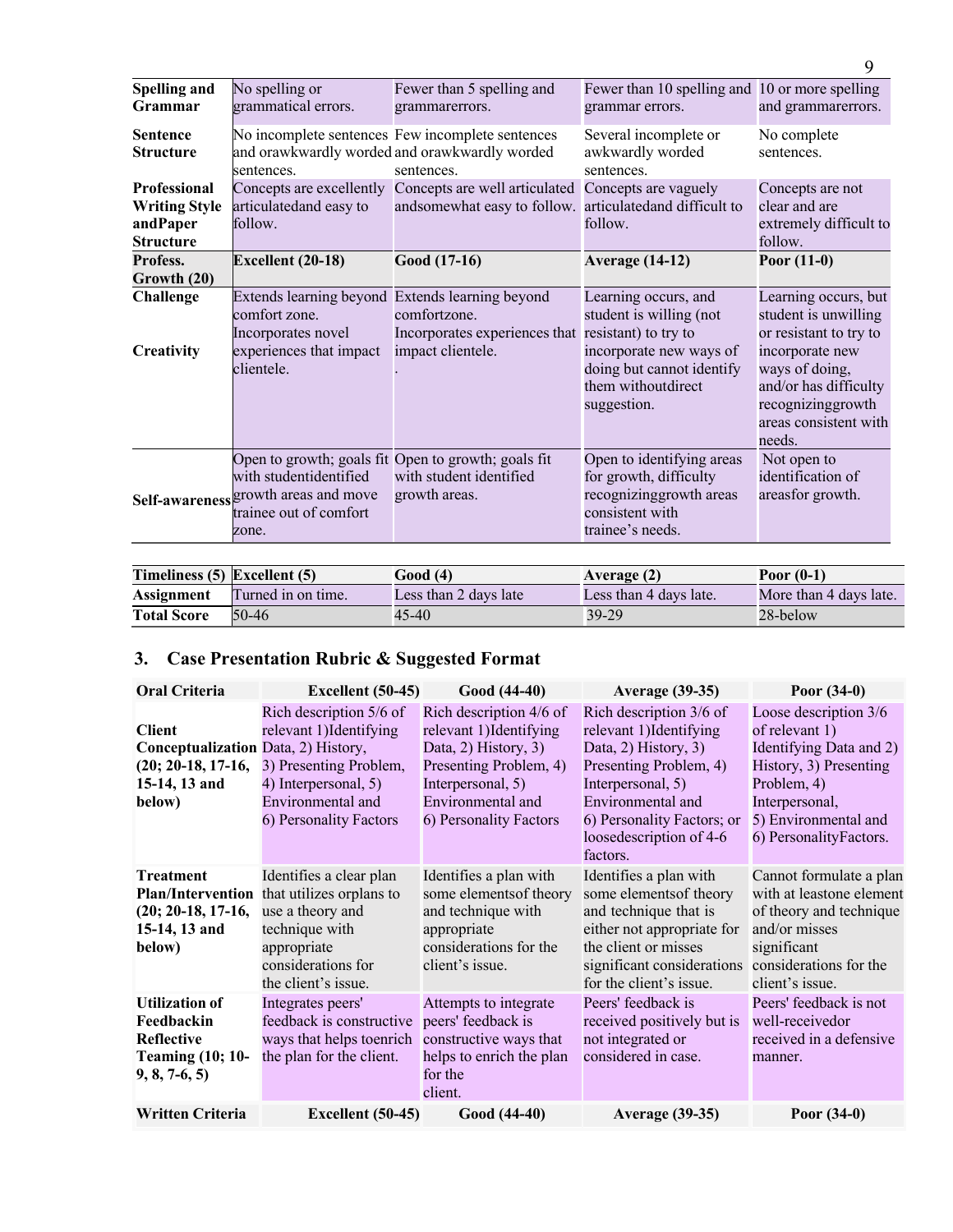| Work       | <b>Transcription Skill</b><br>$(10; 10-9, 8, 7-6, 5)$                                            | Excellent use of<br>counseling skills is<br>evident throughout tape.<br>All sections included in                                                                                                  | included.<br>Very good use of<br>counseling skillsis<br>evident throughout<br>tape.                                                                                             | included.<br>Good use of counseling<br>skills is evident throughout<br>tape.                                                                                                                                               | included.<br>Good use of counseling<br>skills is notevident<br>throughout tape.                                                                                      |
|------------|--------------------------------------------------------------------------------------------------|---------------------------------------------------------------------------------------------------------------------------------------------------------------------------------------------------|---------------------------------------------------------------------------------------------------------------------------------------------------------------------------------|----------------------------------------------------------------------------------------------------------------------------------------------------------------------------------------------------------------------------|----------------------------------------------------------------------------------------------------------------------------------------------------------------------|
| Discussion | <b>Reflective Case</b><br>$(20; 20-18, 17-16, 15-14,$<br>13 and below)                           | Two interventions<br>including what can be<br>changed; strengths and<br>areasof improvement are areasof improvement<br>clearly articulated.<br>Complete copy of case<br>presentation is included. | research-based<br>intervention.<br>Two interventions<br>including what can be<br>changed; strengths and<br>are vaguely articulated.<br>Complete copy of case<br>presentation is | research-based<br>intervention.<br>One intervention that can<br>be changed; strengths<br>and/or areas of<br>improvement are vaguely<br>articulated or not aligned<br>with case. Incomplete copy<br>of case presentation is | Interventions that can<br>be changed arenot<br>identified; and/or<br>strengths and/orareas of<br>improvement are not<br>present. Copy of case<br>presentation is not |
|            | <b>Rationale for Plan Clear rationale for</b><br>$(20; 20-18, 17-16,$<br>15-14, 13 and<br>below) | treatment that istied to<br>the presenting problem,<br>relevant history, your<br>conceptualization of the<br>problem, and research-<br>based interventions.                                       | Clear rationale for<br>treatment that istied to<br>the presenting problem,<br>relevant history, your<br>conceptualization of the<br>problem, without<br>consideration for a     | Loosely articulated<br>rationale for treatment<br>that is tied to the<br>presenting problem,<br>relevant<br>history, your<br>conceptualization of the<br>problem, and does not<br>include a                                | No rationale for<br>treatment is given, or<br>does not align to the<br>problem, relevant<br>history or<br>conceptualization.                                         |

10

#### **CASE PRESENTATION FORMAT (Headings for Case Conceptualization Handout)**

Name: (pseudonym) Grade Level or Age:

- 1. Basic identifying data (significant to case conceptualization):
- 2. Presenting Problem: **What are the complaints, concerns, discomforts of this session?**
	- a. Client's perspective
	- b. Order of importance (first, second, ...).
	- c. Precipitating circumstances
	- d. Behavioral description and recurrence (Frequency, Intensity and Duration)
- 3. Relevant History: Any historical information related to the concern that may be helpful.
	- a. How did your relationship with this student begin?
	- b. Familial, educational, physical, emotional, psychological, environmental, etc.:
- 4. Interpersonal Style:
	- a. Orientation toward others in social environment.
	- b. Interpersonal stance toward counselor, teachers, peers, others.
- 5. Environmental Factors:
	- a. Sources of Stress:
	- b. Sources of Support:
- 6. Personality Dynamics:
	- a. Cognitive Factors:
	- b. Emotional Factors:
	- c. Behavioral Factors:
- 7. Counselor's Conceptualization of the Problem:
	- a. Central features of the problem?
	- b. Common themes, what ties it all together?
	- c. Diagnosis (if appropriate)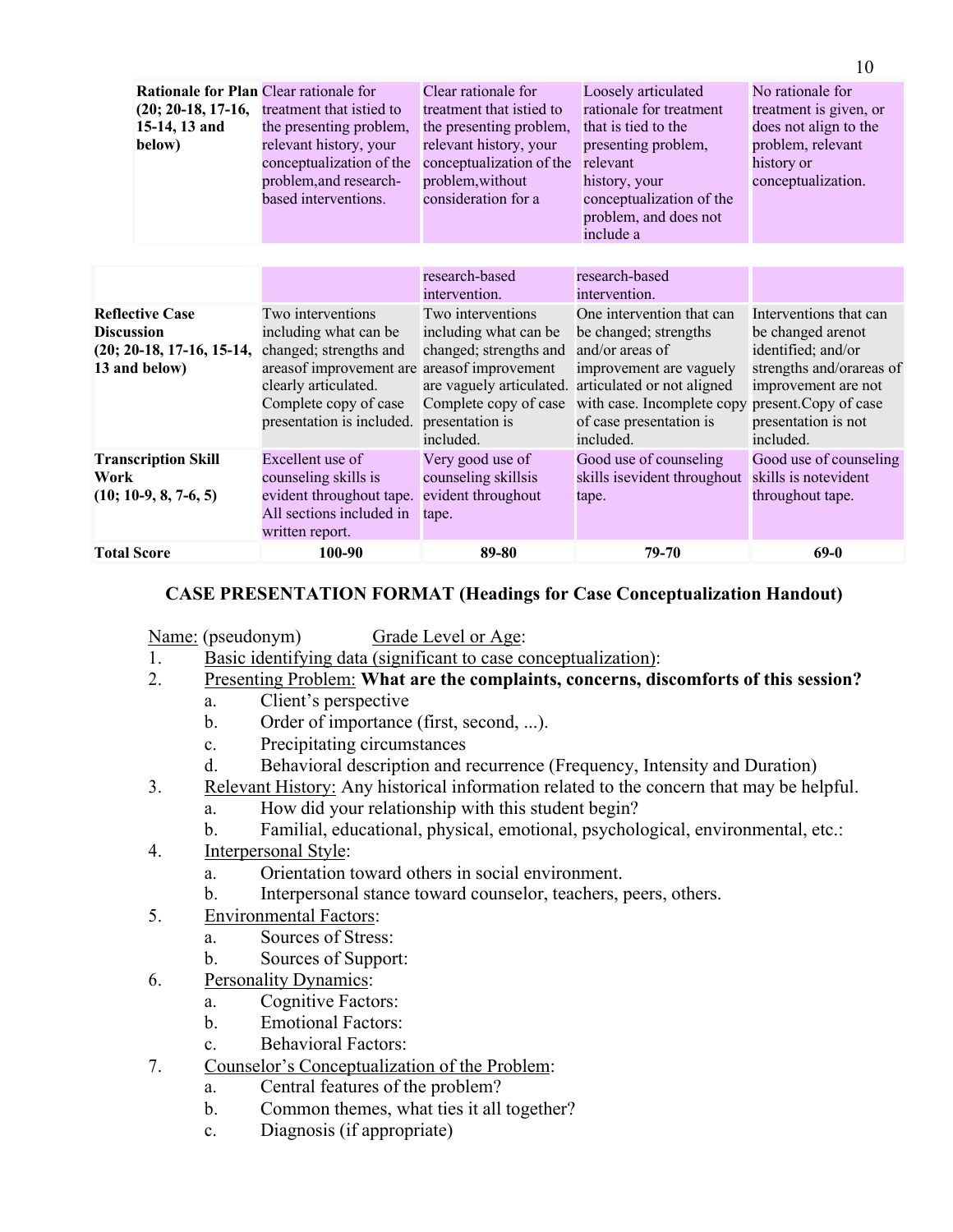8. Response to the Client: Your recommendation should be based on the conceptualization of the problem.

What would you recommend:

- a. As an appropriate intervention and why? Your rationale should be clear and tied to the presenting problem, relevant history, assessments, etc.
- b. What theoretical approach and techniques are you choosing to use with this student and why?
- 9. *Work Sample Transcription*, *Video/audio Link* (URL), and *Work Sample Student Rating*

## **4. Work Sample Transcription Format, Rating Criteria, & Rubric**

## **WORK SAMPLE TRANSCRIPTION FORMAT**

| <b>Statement (CO = Counselor; CL = Client)</b>                                                                                   | Skill(s)                |
|----------------------------------------------------------------------------------------------------------------------------------|-------------------------|
| CO: Tell me what's going on.                                                                                                     | ENC                     |
| CL: Well, I've just been admitted to grad school, and I am worried about<br>everything.                                          |                         |
| CO: I was in grad school for a while, and it was really hard.                                                                    | <b>OOPS!</b> Disclosure |
| Student reflection: I should have said this: "You sound really                                                                   | <i>PS/RF</i>            |
| CL: I'm working full-time, I'm dealing with a cranky spouse and 3 kids who are driving me crazy, and Ithink I'm in over my head. |                         |
| CO: Tell me what that's like for you, being "in over your head"                                                                  | FOC                     |

#### **ABBREVIATIONS FOR SKILL LABELING**

| <b>Skill Name</b>          | <b>Abbreviation</b> | <b>Skill Name</b>        | <b>Abbreviation</b> |
|----------------------------|---------------------|--------------------------|---------------------|
| Encourager                 | ENC                 | <i>Immediacy</i>         | IM                  |
| Reflection of feeling      | RF                  | <b>Eliciting</b> meaning | EМ                  |
| Reflection of content      | RC                  | Reflection of meaning    | RM                  |
| Focusing                   | FOC                 | Caring confrontation     | CC                  |
| Closed question            | ĊÛ                  | Self-disclosure          | SD                  |
| Open question              | O()                 | Directive                | DIR                 |
| <b>Attirmation</b>         | AFF                 | Advice giving            | AG                  |
| Summary                    | SU                  | Silence (purposeful)     | SІ                  |
| <b>Client observations</b> | CO                  | <b>Paraphrasing</b>      | PА                  |
| Psychoeducation            | РE                  |                          |                     |

### **WORK SAMPLE RUBRIC**

| Criteria           | <b>Excellent</b> (23-25)                           | Good (20-22)        | <b>Average (17-19)</b>                   | Poor $(14-16)$   | Unacceptable (0-13) |
|--------------------|----------------------------------------------------|---------------------|------------------------------------------|------------------|---------------------|
|                    | <b>Skill Labels</b> Completely accurate Completely |                     | Less than three                          | Less than five   | More than five      |
| & Rating           | with less thanthree                                | accurate withmore   | labeling errorswith less labeling errors |                  | labeling errors and |
| (10)               | weak statements                                    | than three weak     | than three weak                          | with more than   | more than threeweak |
|                    | replaced with                                      | statements replaced | statements replaced                      | three weak       | statements replaced |
|                    | preferred                                          | with preferred      | with preferred                           | statements       | with preferred      |
|                    | statements.                                        | statements.         | statements.                              | replaced with    | statements.         |
|                    |                                                    |                     |                                          | preferred        |                     |
|                    |                                                    |                     |                                          | statements.      |                     |
| <b>Counseling</b>  | Excellent skill level                              | Good skill level    | Average skill                            | Poor skill level | Unacceptable skill  |
| <b>Skills</b>      | demonstrated                                       | demonstrated        | level                                    | demonstrated     | level demonstrated  |
| (15)               | throughout                                         | throughout          | <b>demonstrated</b>                      | throughout       | throughout          |
|                    | transcript.                                        | transcript.         | throughout                               | transcript.      | transcript.         |
|                    |                                                    |                     | transcript.                              |                  |                     |
| <b>Total Score</b> | 25 or more                                         | 18 or more          | 16 or more                               | 14 or more       | 0 to 18             |

### **WORK SAMPLE TRANSCRIPTION STUDENT RATING SCALE (select one)**

**Unacceptable Skill Level (1):** One indicates the use of inappropriate or lack of skillful interventions. Examples include: inability to listen, self-disclosure, praise, advice giving, premature problem solving, judgmental/disrespectful interactions, close-ended/binary questions, seeking reassurance from the client,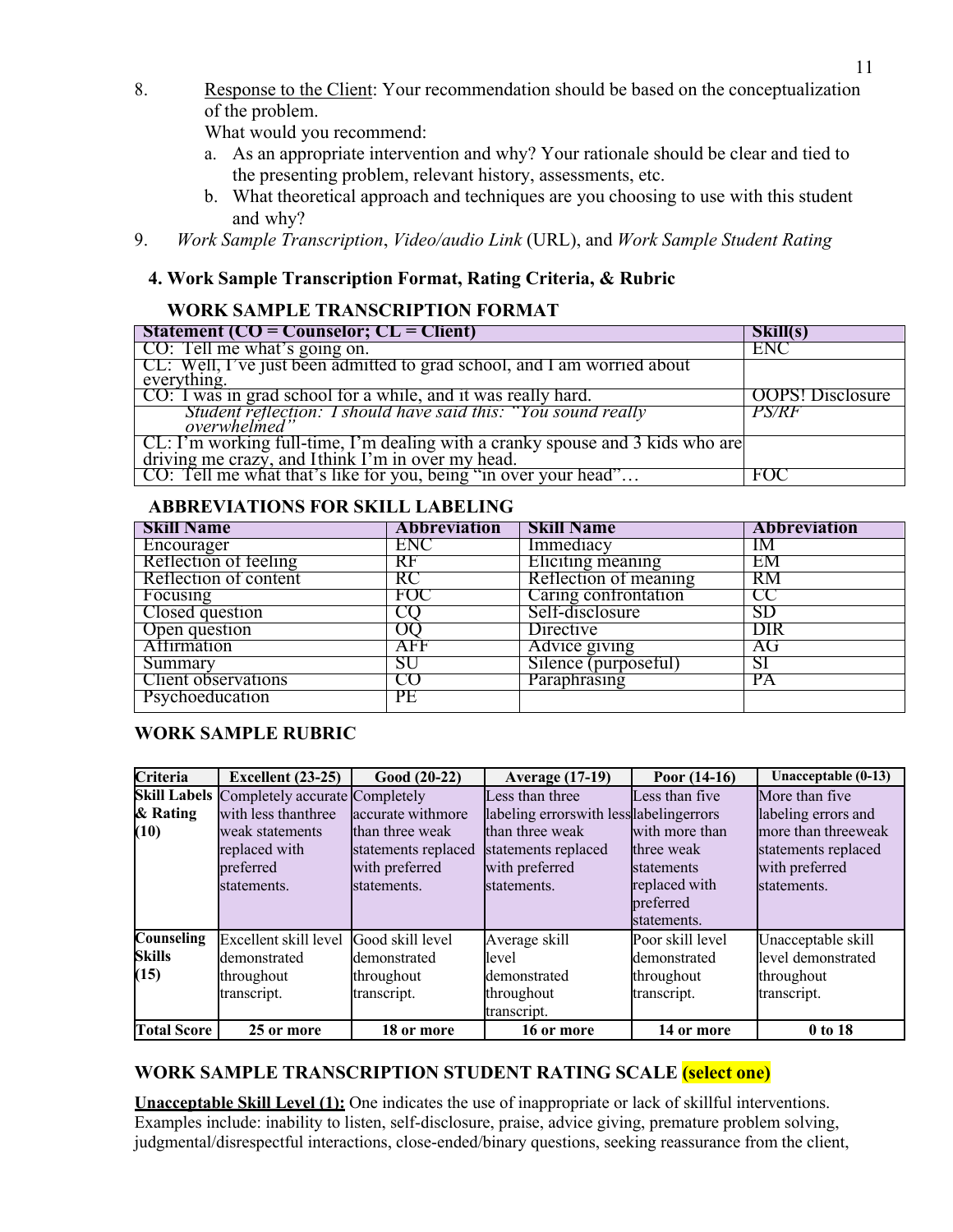etc. Relationship with client inappropriate (e.g., lack of boundaries, offensive, rejecting, judgmental, lack of empathy/understanding, social rather than therapeutic, inability to understand the client's world view, impose own world view, etc.).

**Poor Skill Level (2):** Two indicates an over reliance on one or two skills (e.g., overuse of encouragers, solicits information repeatedly withoutusing the information provided by the client, unable to focus the session, etc.). The counselor provides a low level or minimal response to the client. The counselor does not use a variety of interventions and is not able to utilize client information. There is a lack of connection in the client/counselor relationship. The trainee needs improvement in listening and communicating understanding to the client.

**Average Skill Level (3):** Three indicates an ability to demonstrate the basic communication skills (e.g., listening sequence, clarification, paraphrasing, summarization, reflection of content, etc.). The counselor is able to utilize client information. Beginning to connect with client andfoster a therapeutic relationship and understanding.

**Good Skill Level (4):** Four indicates an ability to demonstrate advanced counseling skills (e.g., advanced empathy, confrontation, immediacy,reflection of feeling, reflection of meaning, interpretation, metaphor, reframe, etc.). The counselor is able to use and add to client information/story. Appropriate risk taking on the part of the counselor is evident. Client/Counselor relationship includes safety and risk taking,comfort and discomfort, etc. Counselor is able to help the client understand her/his own story better than before they began talking.

**Excellent Skill Level (5):** Five indicates an ability to consistently demonstrate all the skills, both basic and advanced, depending upon the clientand the counselor/client interaction. Counselor is also able to demonstrate creativity, insight, identify patterns or themes in client behavior/thoughts, feelings, etc. Counselor interventions and relationship with the client are therapeutic (i.e., lead to change) and contextuallybased. The counselor contributes consistently and profoundly to the story/interaction.

| <b>Summary of</b><br><b>Experiences</b> (40) | Excellent (40-36)                                                                                     | Good (35-32)                                                                                 | <b>Average (31-28)</b>                                                            | Poor $(27-0)$                                                                          |
|----------------------------------------------|-------------------------------------------------------------------------------------------------------|----------------------------------------------------------------------------------------------|-----------------------------------------------------------------------------------|----------------------------------------------------------------------------------------|
|                                              | <b>Practicum Goals</b> Positives and negatives<br>discussed; changes<br>clearly stated for<br>future. | Positives or negatives<br>discussed; changes for<br>future vaguely stated.                   | Positives or negatives<br>cursorily<br>discussed. No changes<br>stated forfuture. | No positives or negatives<br>discussed, no changes<br>statedfor future.                |
| <b>Tasks</b><br>Completed                    | Successes and<br>challenges clearly<br>stated.                                                        | Successes or<br>challenges clearly<br>stated.                                                | Successes or<br>challenges vaguely<br>stated.                                     | No successes or<br>challengesstated.                                                   |
| <b>Supervision</b><br><b>Experiences</b>     | Evaluation of<br>experiences clearly<br>stated with personal<br>learning<br>included.                 | <b>Evaluation</b> of<br>experiences well stated<br>without personal<br>learning<br>included. | Evaluation of experiences<br>vaguely stated or personal<br>learning excluded.     | Evaluation of<br>experiencesvaguely<br>stated and no<br>personal learning<br>included. |
| <b>Critical</b><br>Incidents                 | Discussed in depth<br>with learning<br>included.                                                      | Discussed in depth; learning Cursorily discussed, no<br>vaguelyincluded.                     | learningincluded.                                                                 | No discussion of<br>experiences, no<br>learningincluded.                               |
| <b>Final Thoughts</b>                        | Excellent synthesis of<br>Practicumexperience.                                                        | Good synthesis of<br>Practicum<br>experience                                                 | Fair synthesis of<br>Practicum<br>experience.                                     | No synthesis of<br>Practicumexperience.                                                |
| <b>Self-Learning</b>                         | Clear evidence of<br>reflection.                                                                      | Some evidence of<br>reflection of total<br>experience.                                       | Little evidence of<br>reflection.                                                 | No evidence of reflection                                                              |
| <b>Outcomes</b><br>(Data)                    | All goals have been<br>measured usingdata and<br>are noted in paper.                                  | Three goals have been<br>measured using data and<br>are noted in paper.                      | Two or one goals have<br>been measured using<br>data are noted inpaper.           | No goals have been<br>measured using data or<br>arenot noted in paper.                 |

#### **5. Practicum Reflective Summary Paper Rubric**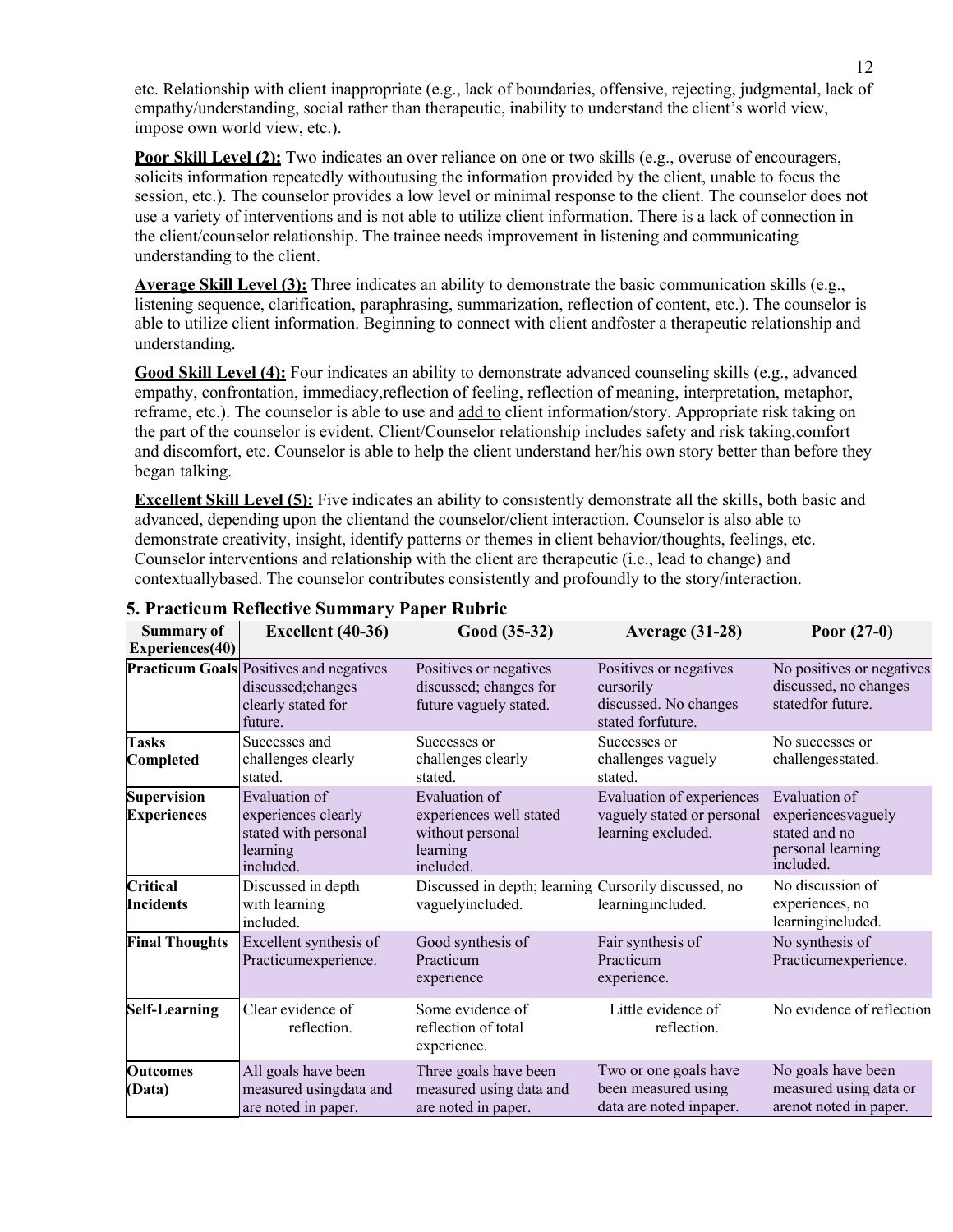| <b>Writing Skills</b><br>(10)         | Excellent10-9                                              | $Good8-6$                                                   | Average5-3                                                                               | Poor <sub>2</sub> - $\theta$                                      |
|---------------------------------------|------------------------------------------------------------|-------------------------------------------------------------|------------------------------------------------------------------------------------------|-------------------------------------------------------------------|
| <b>Writing Style</b>                  | Thoughts well-<br>articulated using<br>professional style. | <b>Thoughts</b><br>articulated using<br>professional style. | Thoughts articulated with<br>vacillation between<br>professional andcolloquial<br>style. | Thoughts poorly<br>articulated or chiefly<br>colloquial in style. |
| <b>Grammar</b> and<br><b>Spelling</b> | No grammatical<br>and/or spelling<br>errors.               | Less than 5<br>grammatical and/or<br>spelling errors.       | Less than 10<br>grammatical and/or<br>spelling errors.                                   | More than 10<br>grammaticaland/or<br>spelling errors.             |
| <b>Total Score</b>                    | 50-45                                                      | 45-40                                                       | 39-31                                                                                    | $30-0$                                                            |

13

### **VIII. UNIVERSITY EXPECTATIONS & COURSE POLICIES, & RESOURCES**

**Diversity Statement:** This is meant to be a safe, welcoming, and inclusive classroom environment for students of all races, ethnicities, sexual orientations, gender identities/variances, ages, religions, economic classes, and ability statuses. As such, you willbe encouraged and challenged to use language and basic counseling techniques that are respectful, inclusive, representative and culturally appropriate.

**Academic Integrity:** Students are expected to practice professionalism and academic integrity in all assignments and class discussions. This includes but is not limited to treating other students and the professor respectfully, engaging in meaningful class discussions, thinking and writing critically and thoughtfully, creating original works, and citing all resources using APA format. Plagiarism will result in loss of credit for this course, and further consequences may result from the university system. The collegiatepolicy on plagiarism and cheating is outlined in the Student Handbook. It is your responsibility to be aware of this policy. You can also find it online at: http://www.winona.edu/sld/academicintegrity.asp.

**Electronic Device Notice:** As a matter of courtesy to your classmates and the instructor, please turn off your cell phones, and any other electronic devices that make any noise.

**Class Visitor Policy:** Due to the clinical nature of this course in this curriculum, visitors of any age are not allowed without priorpermission of the instructor.

**E-mail Policy:** You are assigned a university e-mail account that will be used by professors. Students should make every effort to getto know their account and check it regularly.

**Accommodations:** Students with documented disabilities who may need accommodations, who have any medical emergency information the instructor should know of, or who need special arrangements in the event of an evacuation, should make an appointment with the instructor as soon as possible, no later than the 1st week of the term. According to Section 504 of the Rehabilitation Act of 1973, students with disabilities have the right to receive necessary reasonable accommodations and support services to allow equal access at Winona State University. If you have a disability that requires accommodations, you are eligible forsupport through access services, found at

http://www.winona.edu/accessservices/gettingstarted.asp.

**Commitment to Inclusive Excellence:** WSU recognizes that our individual differences can deepen our understanding of one anotherand the world around us, rather than divide us. In this class, people of all ethnicities, genders and gender identities, religions, ages, sexual orientations, disabilities, socioeconomic backgrounds, regions, and nationalities are strongly encouraged to share their rich array of perspectives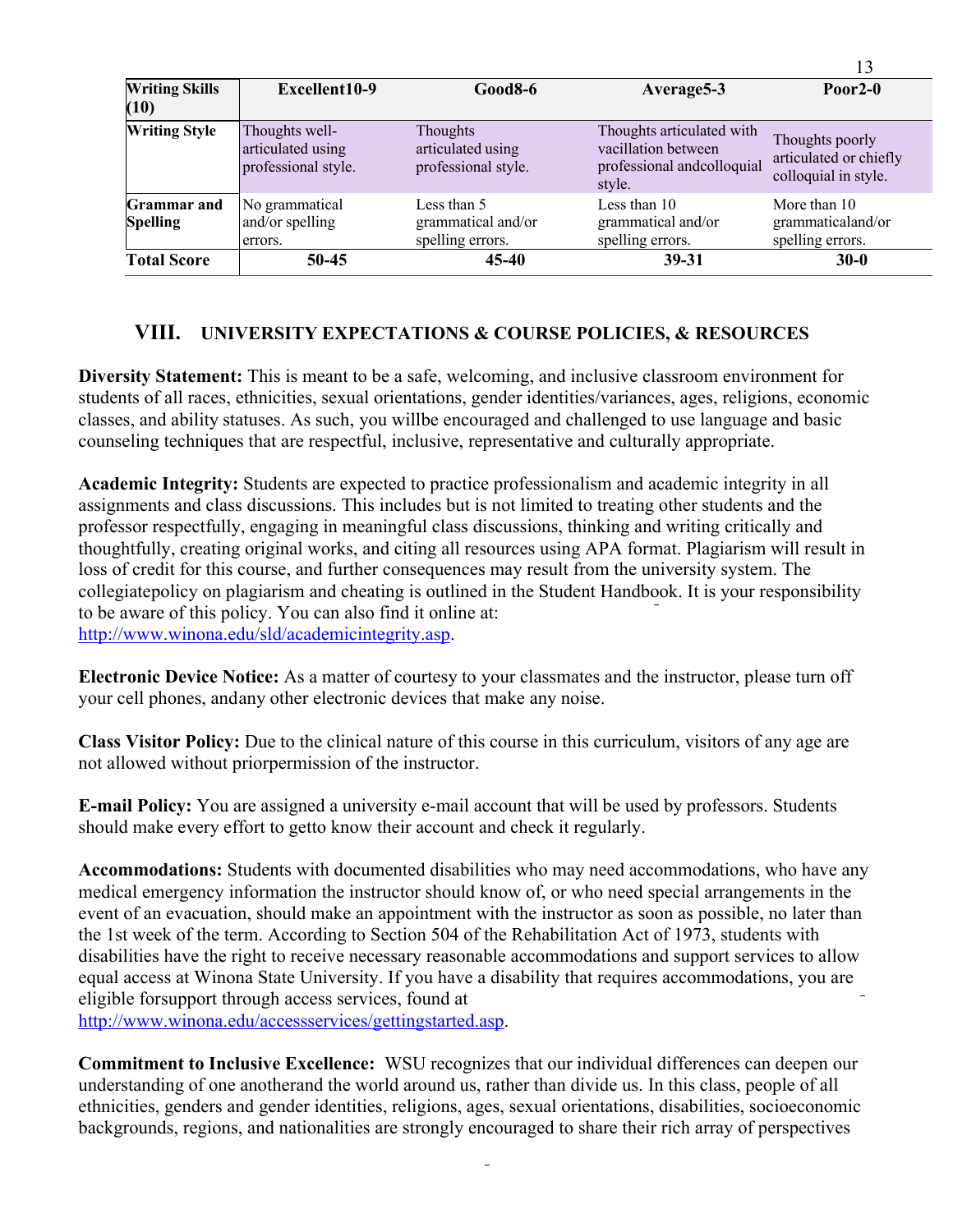and experiences. If you feel your differences may in some way isolate you from WSU's community or if you have a need of any specific accommodations, please speak with the instructor early in the semester about your concerns and what wecan do together to help you become an active and engaged member of our class and community. Campus resources for students: http://www.winona.edu/diversity/estatement.asp.

#### **Graduate Student Resources**

**General Information:** Academic calendar, forms and other procedures for graduate students can be found athttp://www.winona.edu/gradstudies/currentstudents.asp

• WSU-Rochester Student & Campus Services, UCR Room SS128, 285-7100, (www.winona.edu/rochester/):

**Counseling Services:** Graduate school can be very stressful. Counselors are available in Winona and through partnership with RCTCon the UCR campus to help you with a wide range of difficulties. WSU counselors in Winona are located in the Integrated Wellness Complex 222 and they can be reached at 457-5330. The RCTCCounseling Center is located in SS 133 and can be reached at 285-7260.

**Other Support Services:** WSU-Rochester Student & Campus Services Office and the WSU Inclusion and Diversity Office are dedicated to helping students of all races, ethnicities, economic backgrounds, nationalities, and sexual orientations. They offertutoring and a wide range of other resources.

- The WSU-R Student & Campus Services Office is located in Room SS128 on the UCR campus and can be reached at 285-7100.
- The WSU Inclusion & Diversity Office is located in Kryzsko Commons Room 122, and they can be reached at 457-5595.
- Information about the *KEAP Center*, dedicated to supporting diversity on campus, can be found here: http://www.winona.edu/diversity/22.asp.
- *Writing Center - Winona: https://www.winona.edu/english/writingcenter.asp*
	- o The Writing Center offers free, individualized instruction in all forms and disciplines during any stage ofwriting, reading, or research. Call 507.457.5505 for an appointment. Walk-ins also welcome.

**Student Grievances:** Students are encouraged to speak directly with instructors when concerns arise. When issues cannot be resolvedbetween the student and the instructor, students have the right to due process. Such complaint procedures are available online at: http://www.winona.edu/sld/studentgrievance.asp

### **IX. COURSE SCHEDULE** (This schedule is subject to change in the event of extenuating circumstances)

Because of the size of this class, we will be using a split schedule format and dividing the class into two sections.

- **Group 1** (\***Purple Team**), will attended 7 classes sessions on 8/23, 9/13, 10/4, 10/18, 11/1, 1/15, 11/29 for faculty supervision, case presentations and reflective teaming
- **Group 2** (**\*Gold Team**), will attended 7 class sessions on 8/30, 9/27, 10/11, 10/25, 11/8, 11/22, 12/6 for faculty supervision, case presentations and reflective teaming

#### **\*See p. 15 for list of Purple and Gold team members**

#### **ALL DUE DATES STILL APPLY!**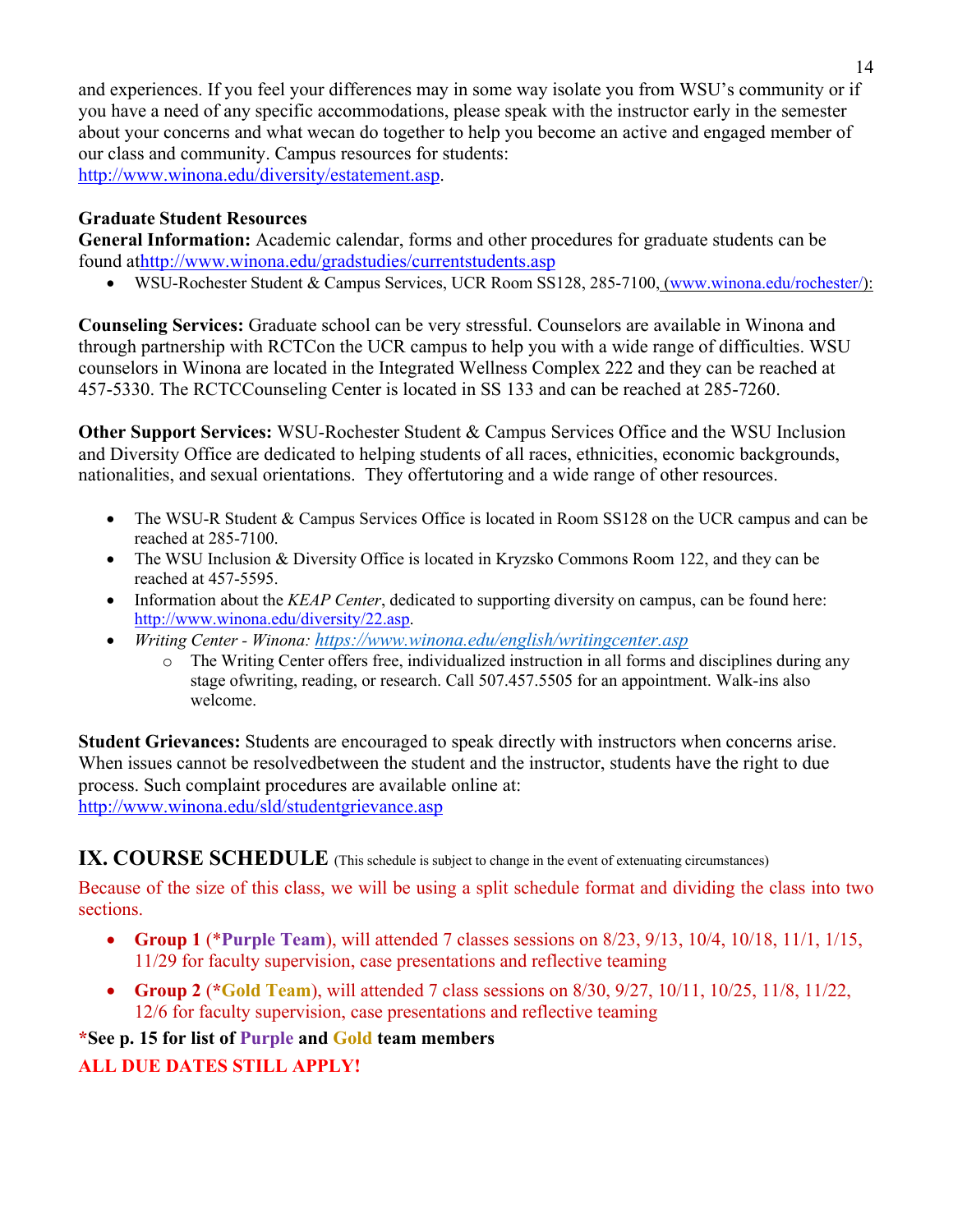**NOTE:** *Required forms, numbered in the student expectations column, can be found in the Practicum Internship On-site Supervisorhandbook on the WSU CED website.*

| *Purple Group – section 01, course $\#001963$ | *Gold Group – section 02, course $\#002121$ |
|-----------------------------------------------|---------------------------------------------|
| Casey B.                                      | Sophie L.                                   |
| $\bullet$                                     | $\bullet$                                   |
| Brody F.                                      | Tea M.                                      |
| $\bullet$                                     | $\bullet$                                   |
| Heather G.                                    | Barry N.                                    |
| $\bullet$                                     | $\bullet$                                   |
| Melanie G.                                    | Claire R.                                   |
| $\bullet$                                     | $\bullet$                                   |
| Andrea G-L.                                   | Jennifer F.-M.                              |
| $\bullet$                                     | $\bullet$                                   |
| Lindsey H.                                    | Jessica W.                                  |
| $\bullet$                                     | $\bullet$                                   |
| Nikki K.                                      | Leeann W.                                   |
| $\bullet$                                     | $\bullet$                                   |
| Grace L.                                      | Farzaneh Z-F.<br>$\bullet$                  |

| <b>DATE</b>                                             | <b>Topics of Discussion &amp; Case</b>                                                                                                                                                                                                                                                                                                                                                                                                                                                                                                                                  | <b>Due to Instructor</b>                                                                                                                                                                                                                                                                                                                               | <b>CMHC/SC</b>                                                                                                 |
|---------------------------------------------------------|-------------------------------------------------------------------------------------------------------------------------------------------------------------------------------------------------------------------------------------------------------------------------------------------------------------------------------------------------------------------------------------------------------------------------------------------------------------------------------------------------------------------------------------------------------------------------|--------------------------------------------------------------------------------------------------------------------------------------------------------------------------------------------------------------------------------------------------------------------------------------------------------------------------------------------------------|----------------------------------------------------------------------------------------------------------------|
|                                                         | <b>Presentations</b>                                                                                                                                                                                                                                                                                                                                                                                                                                                                                                                                                    |                                                                                                                                                                                                                                                                                                                                                        |                                                                                                                |
| 8/23<br><b>Class Meeting</b>                            | <b>Introductions, Course Planning, Syllabus</b><br><b>Review, Learning Goal Discussion,</b><br>Discussion of Site Visits, Tevera, Forms.,<br>etc.<br><b>PLEASE NOTE: Site supervisor/Student/</b><br><b>Instructor eVisits need arranged as soon as</b><br>possible!<br>Also, various topics, such as: intervention<br>selection and implementation; multicultural<br>sensitivity and competencies; program<br>planning; suicide and substance use/risk<br>screening andassessment; ethics in                                                                           | <b>Internship Site Approval Form due</b><br>to Tevera<br>Practicum-Internship Agreement due C7-8, F1-3, H1,<br>to Tevera<br><b>Student Information form due to</b><br><b>Tevera</b><br>Proof of Liability Insurance due to<br><b>Tevera</b><br><b>Schedule Initial Site Visit via email</b><br><b>Internship Learning Goals due</b><br>8/30/21 via D2L | A6, A10, B1,<br>D9/A2, B1, O1<br>I1/D1, F1, H1,<br>J1-2, P1-2B2,<br>$C5, H2-4, A3-5,$<br>K1-3, M2-7,<br>$O2-5$ |
| 8/30<br><b>Class Meeting</b>                            | counseling; clinical supervision.<br><b>Introductions, Course Planning, Syllabus</b><br><b>Review, Learning Goal Discussion,</b><br>Discussion of Site Visits, Tevera, Forms.,<br>etc.<br><b>PLEASE NOTE: Site supervisor/Student/</b><br><b>Instructor eVisits need arranged as soon as</b><br>possible!<br>Also, various topics, such as: intervention<br>selection and implementation; multicultural<br>sensitivity and competencies; program<br>planning; suicide and substance use/risk<br>screening andassessment; ethics in<br>counseling; clinical supervision. | <b>Internship Site Approval Form due</b><br>to Tevera<br><b>Practicum-Internship Agreement due</b><br>to Tevera<br><b>Student Information form due to</b><br><b>Tevera</b><br><b>Proof of Liability Insurance due to</b><br><b>Tevera</b><br><b>Schedule Initial Site Visit via email</b><br><b>Internship Learning Goals due</b><br>8/30/21 via D2L   | A6, A10, B1,<br>D9/A2, B1, O1                                                                                  |
| 9/6<br>No Class -<br><b>Labor Day</b><br><b>Holiday</b> |                                                                                                                                                                                                                                                                                                                                                                                                                                                                                                                                                                         | All Site eVisits Completed by Instructor.<br>Signed Site Supervisor Handbook form<br><b>READ:</b> Course readings on Reflective<br>Teaming (D2L)                                                                                                                                                                                                       | A8, E3, K1-<br>$3/D3, H1-2, 4-$<br>5,                                                                          |
| 9/13<br><b>Class Meeting</b>                            | <b>Practicum Formal Case Presentations</b><br><b>Reflective Teaming</b>                                                                                                                                                                                                                                                                                                                                                                                                                                                                                                 | Weekly Log Weeks 1-3 due for section 01<br>and 02                                                                                                                                                                                                                                                                                                      | D1-8, H2-4, J1-<br>$3, L1 - 3/B1 - 2,$<br>$D1-5, F1-4, L1-$<br>$3, N1-5$                                       |
| 9/20<br><b>No Class</b>                                 |                                                                                                                                                                                                                                                                                                                                                                                                                                                                                                                                                                         |                                                                                                                                                                                                                                                                                                                                                        |                                                                                                                |
| 9/27<br><b>Class Meeting</b>                            | <b>Practicum Formal Case Presentations</b><br><b>Reflective Teaming</b>                                                                                                                                                                                                                                                                                                                                                                                                                                                                                                 | Weekly Log Weeks 4-5 due for section 01<br>and 02<br><b>Tape Presentation #1 and Transcription</b><br>due in D2L Assignments folder, TBD.                                                                                                                                                                                                              | D1-8, H2-4, J1-<br>$3, L1 - 3/B1 - 2,$<br>$D1-5, F1-4, L1-$<br>$3, N1-5$                                       |